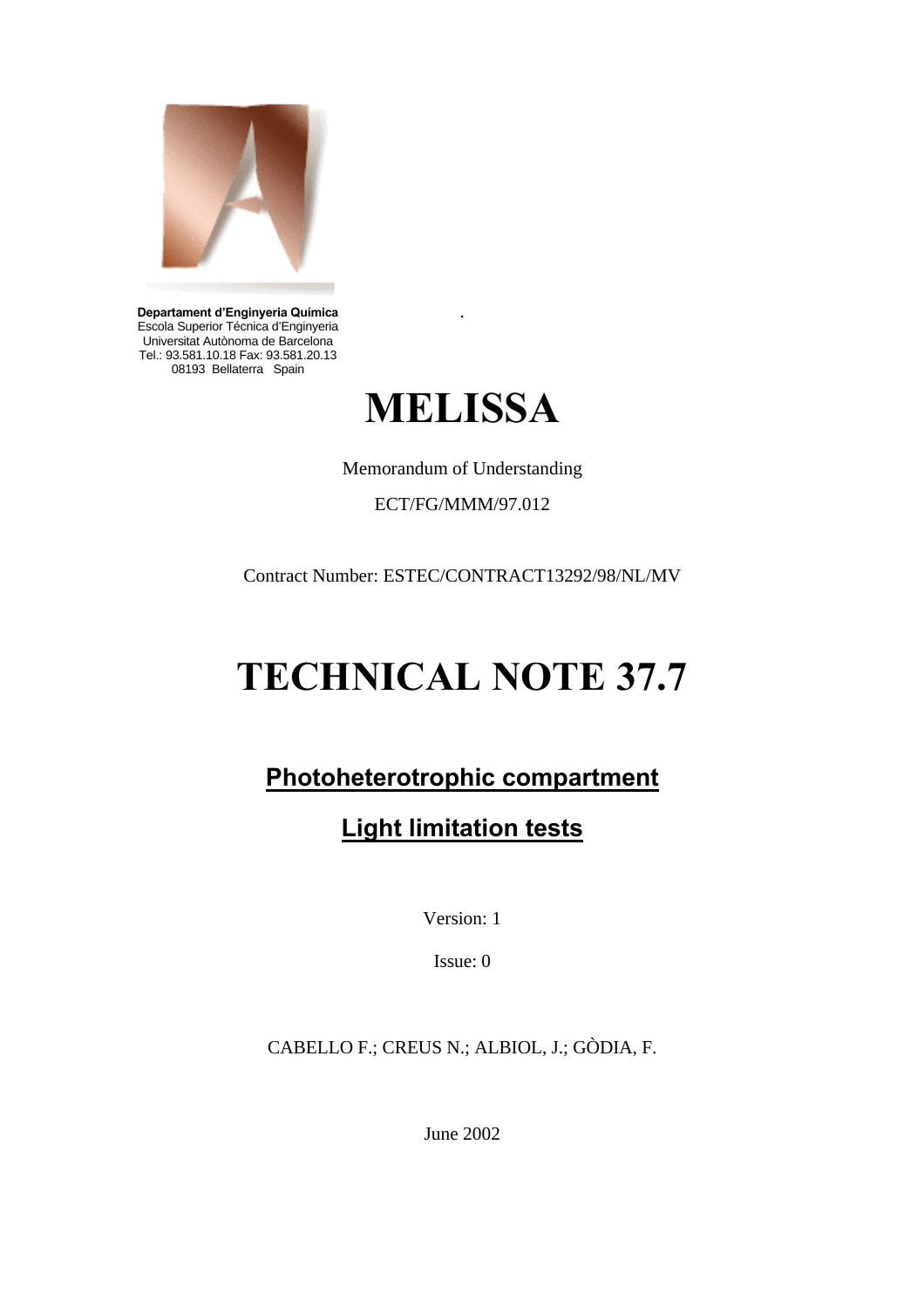# **Document Change Log**

| Version | Issue | Date     | <b>Observations</b>  |
|---------|-------|----------|----------------------|
|         |       | 20/12/00 | <b>Draft Version</b> |
|         |       | 1/06/02  | <b>Final Version</b> |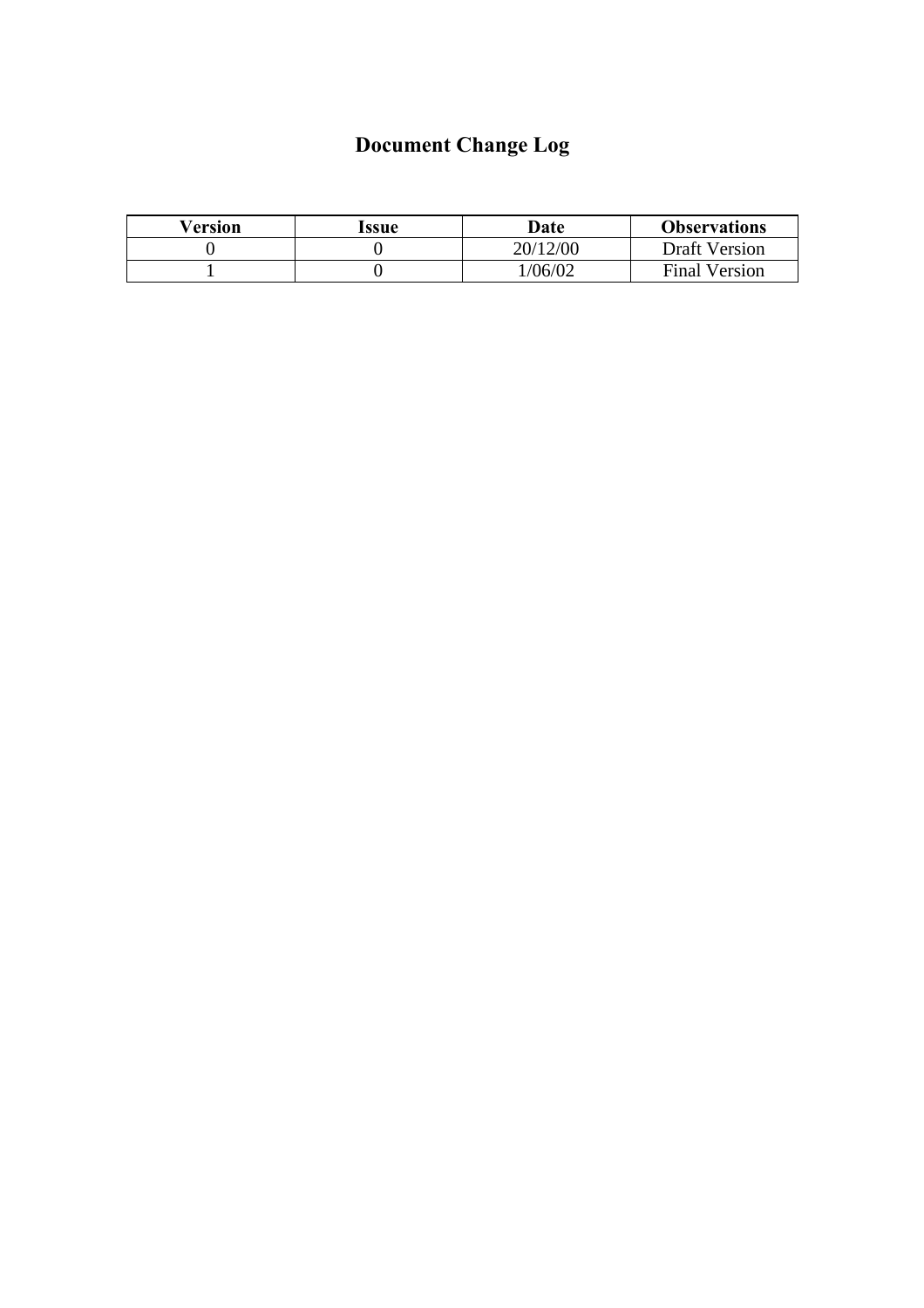## **Table of contents**

| 1. Introduction<br><u> 1980 - Johann Stoff, deutscher Stoffen und der Stoffen und der Stoffen und der Stoffen und der Stoffen und de</u> | 4  |
|------------------------------------------------------------------------------------------------------------------------------------------|----|
|                                                                                                                                          | 5  |
|                                                                                                                                          |    |
|                                                                                                                                          |    |
|                                                                                                                                          |    |
|                                                                                                                                          |    |
| II. Protein determination                                                                                                                | 15 |
| III. Lipids determination                                                                                                                | 16 |
|                                                                                                                                          |    |
|                                                                                                                                          |    |
|                                                                                                                                          |    |
|                                                                                                                                          |    |
|                                                                                                                                          | 21 |
|                                                                                                                                          | 26 |
|                                                                                                                                          | 28 |
| $\overline{\phantom{a}29}$<br><b>6. Appendixes</b>                                                                                       |    |
|                                                                                                                                          |    |
|                                                                                                                                          |    |
|                                                                                                                                          |    |
| Mobile phase 30                                                                                                                          |    |
| Analysis physical conditions 30                                                                                                          |    |
| Sample preparation: 30                                                                                                                   |    |
| Calibration 2000 30                                                                                                                      |    |
|                                                                                                                                          |    |
|                                                                                                                                          |    |
|                                                                                                                                          |    |
|                                                                                                                                          |    |
|                                                                                                                                          |    |
|                                                                                                                                          |    |
|                                                                                                                                          |    |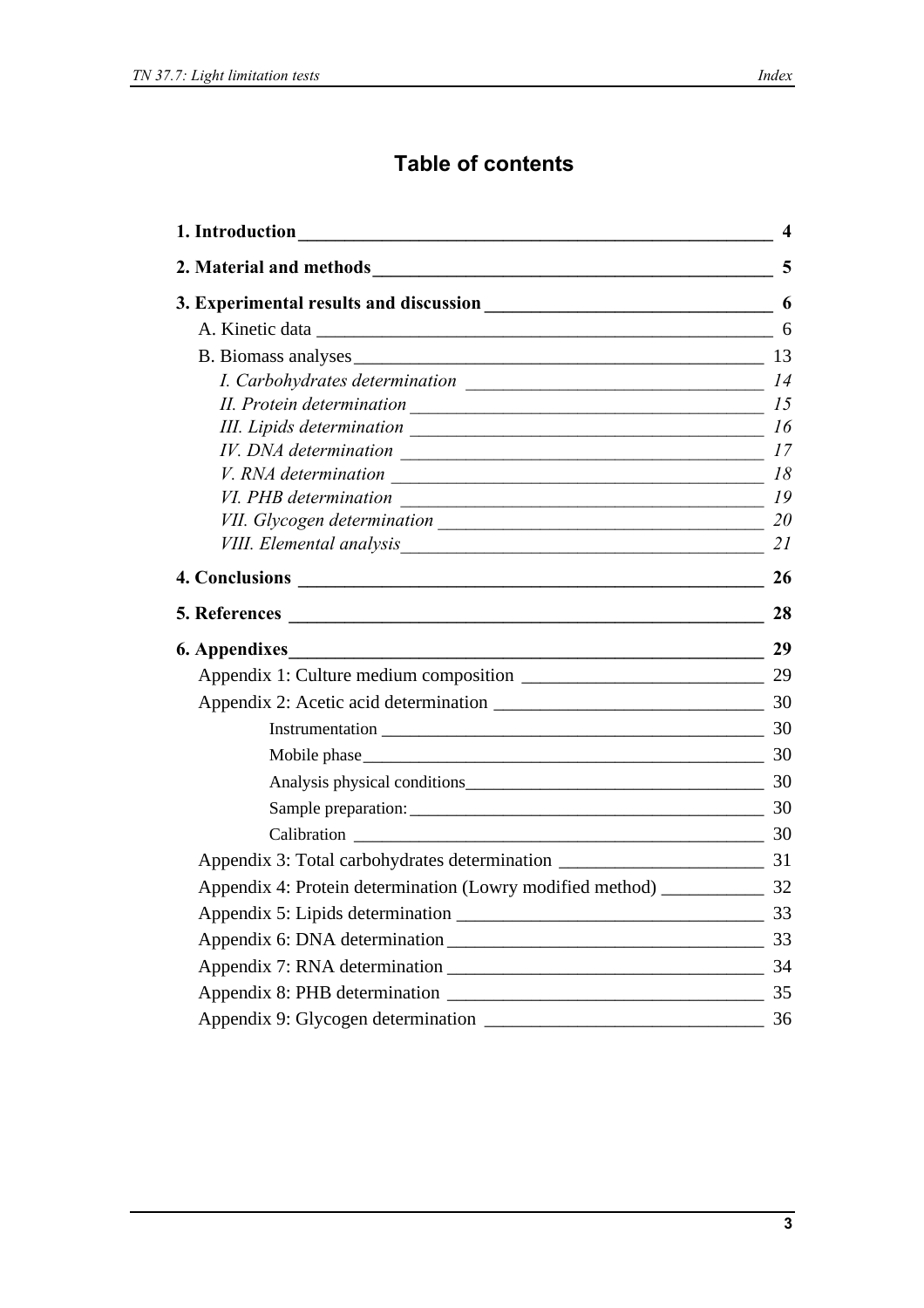### **TECHNICAL NOTE 37.7: Photoheterotrophic compartment. Light biomass control law**

Cabello, F.; Creus, N.; Albiol, J.; Gòdia, F.

Departament d'Enginyeria Química Universitat Autònoma de Barcelona 08193 Bellaterra, Spain

### **1. Introduction**

The development of compartment II, and particularly the heterotrophic subcompartment, has been performed at different levels. In order to characterise the growth of *Rhodospirillum rubrum* cells some batch cultures have been carried out using monodimensional illumination. At first, it was studied using different volatile fatty acids as carbon source at different light intensities (Lenguaza *et al.* 1997). Secondly, the growth rate was evaluated using two different kinds of light source, halogen and incandescent lamps (Cabello *et al.* 1999). Finally, several continuous cultures have been performed in a photobioreactor under light limitation conditions.

The tests reported in the present technical note have been performed in continuous experiments in a 2.4 L photobioreactor at different illumination conditions and at different dilution rates. The results obtained will be used to build the kinetic models that will be later applied to the control of this compartment.

Moreover, the biomass obtained in the steady states has been analysed from the macromolecular composition point of view. These results will be useful in order to develop a stoichometric model of compartment II.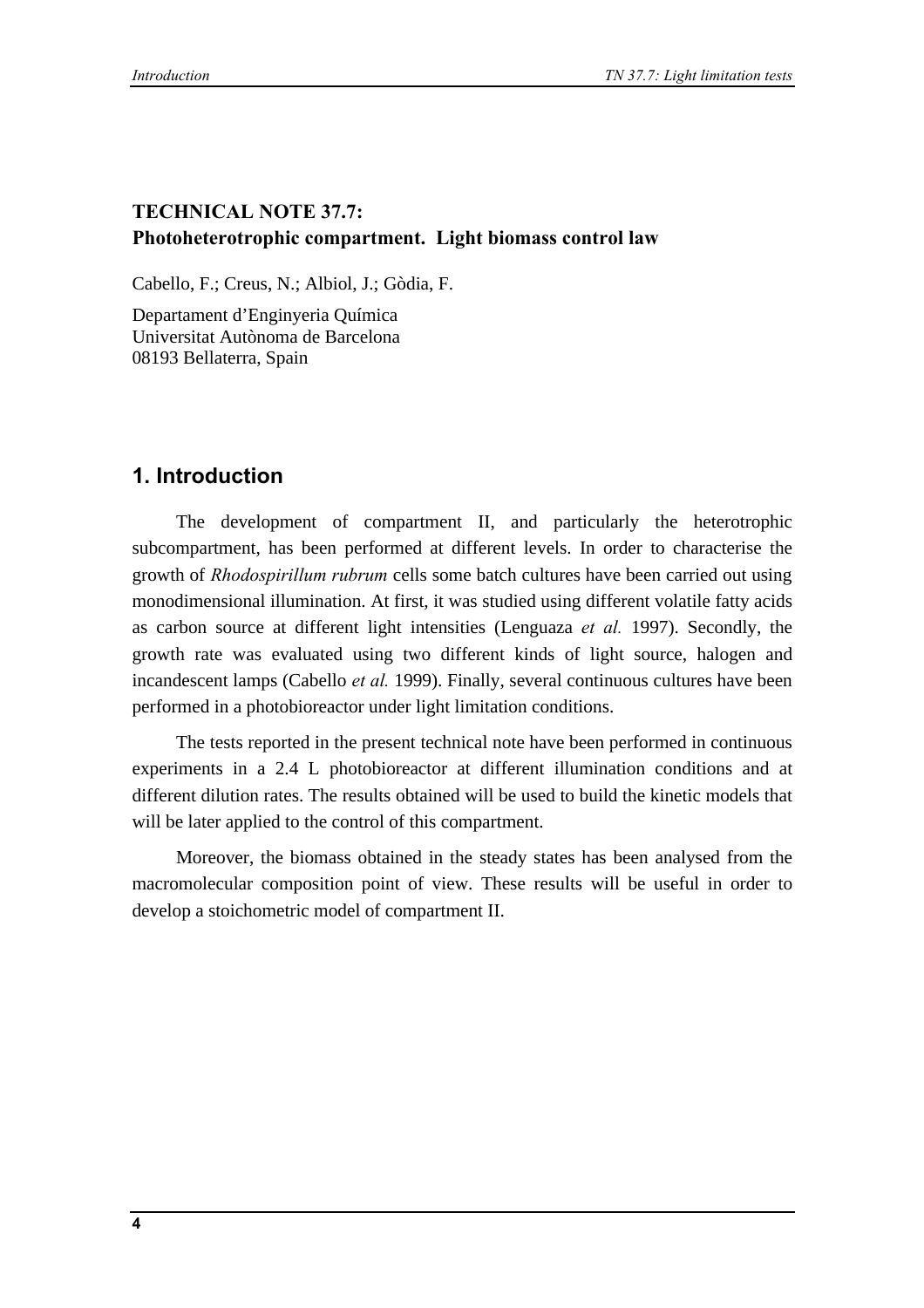### **2. Material and methods**

The bacterial strain used was *Rhodospirillum rubrum* (ATCC 25903) and was obtained from the American Type Culture Collection. The strain was received freezedried and was revived using R8AH medium (ATCC medium 550). This medium was also used for routinely subculture of the stock strain.

The culture medium used during the tests was based on the basal salt mixture formulated by Segers & Verstraete and was modified in order to provide the required amount of nutrients to the compartments III and IV, since the runs reported here where also part of a connection test of compartments II, III and IV at laboratory scale. Acetic acid was used as a carbon and electron source and biotin as the only vitamin. The culture medium composition is described in Appendix 1.

The photobioreactor (Applikon ADI 1030 Bio Controller) used consists of a 2.4 L cylindrical glass vessel stirred mechanically by a Rushton propeller (figure 1). The external surface of the reactor was completely illuminated by 15 halogen lamps (Sylvania professional BAB 38º 12V 20W, improved version, cool beam, UV filtered, green box, code type 215). The temperature was controlled by means of a thermostatic bath, which impelled the water through the external glass jacket of the photobioreactor. The pH was maintained at 6.9 by means of the auxiliary control unit of the system, which added HCl (1.5 M) or NaOH (1.5 M) depending on the deviation from the set point value. Biomass concentration was determined measuring the dry weight and the carbon source profiles were followed during the tests by liquid chromatography analysis.



**Figure 1:** Applikon photobioreactor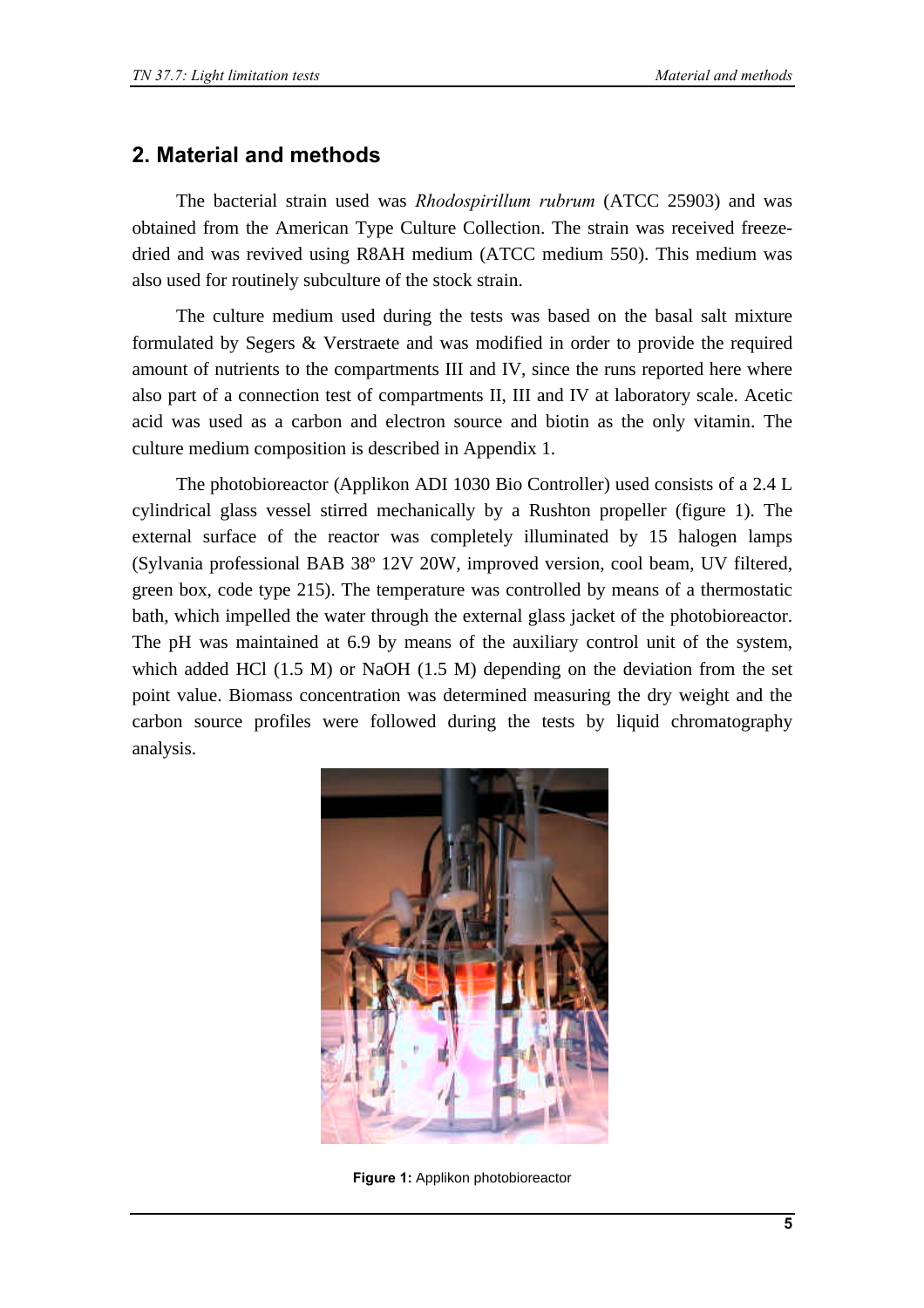### **3. Experimental results and discussion**

The continuous runs have been carried out at three different dilution rates: 0.04, 0.08, and 0.12  $h^{-1}$ . The incident light intensity and the carbon concentration have been modified in order to assure light limitation in several growth cultures. When every steady state was achieved, the produced biomass was harvested and freeze dried. These freeze dried samples were later used to perform the biomass analyses, which are presented in the second part of this chapter.

### A. Kinetic data

The first continuous culture is represented in figure 2. It was started at the end of a batch culture(time equal to zero hours) and it was carried out at 136  $W/m<sup>2</sup>$  and using 1 g C/L in the fresh medium of the carbon source, acetic acid. The first dilution rate was  $0.02$  h<sup>-1</sup> and, once the steady state was achieved, at time equal to 195 h, it was increased to  $0.04 \; h^{-1}$ .



**Figure 2**: Continuous cultures of *R. rubrum* with acetic acid as carbon source*.* at F<sub>R</sub>= 136 W/m<sup>2</sup> and 1 g C/L in the inlet. Part I: D=0.02 h<sup>-1</sup>; Part II: D=0.04 h<sup>-1</sup>.

In figure 2, it can be observed the fact that the dry weight does not vary considerably in the step up in the dilution rate and, in both steady states, it is around 1.61 g DW/L. This result can be explained because of the high affinity of the *R. rubrum* cells to this carbon source, acetic acid, making the change in the biomass concentration almost negligible.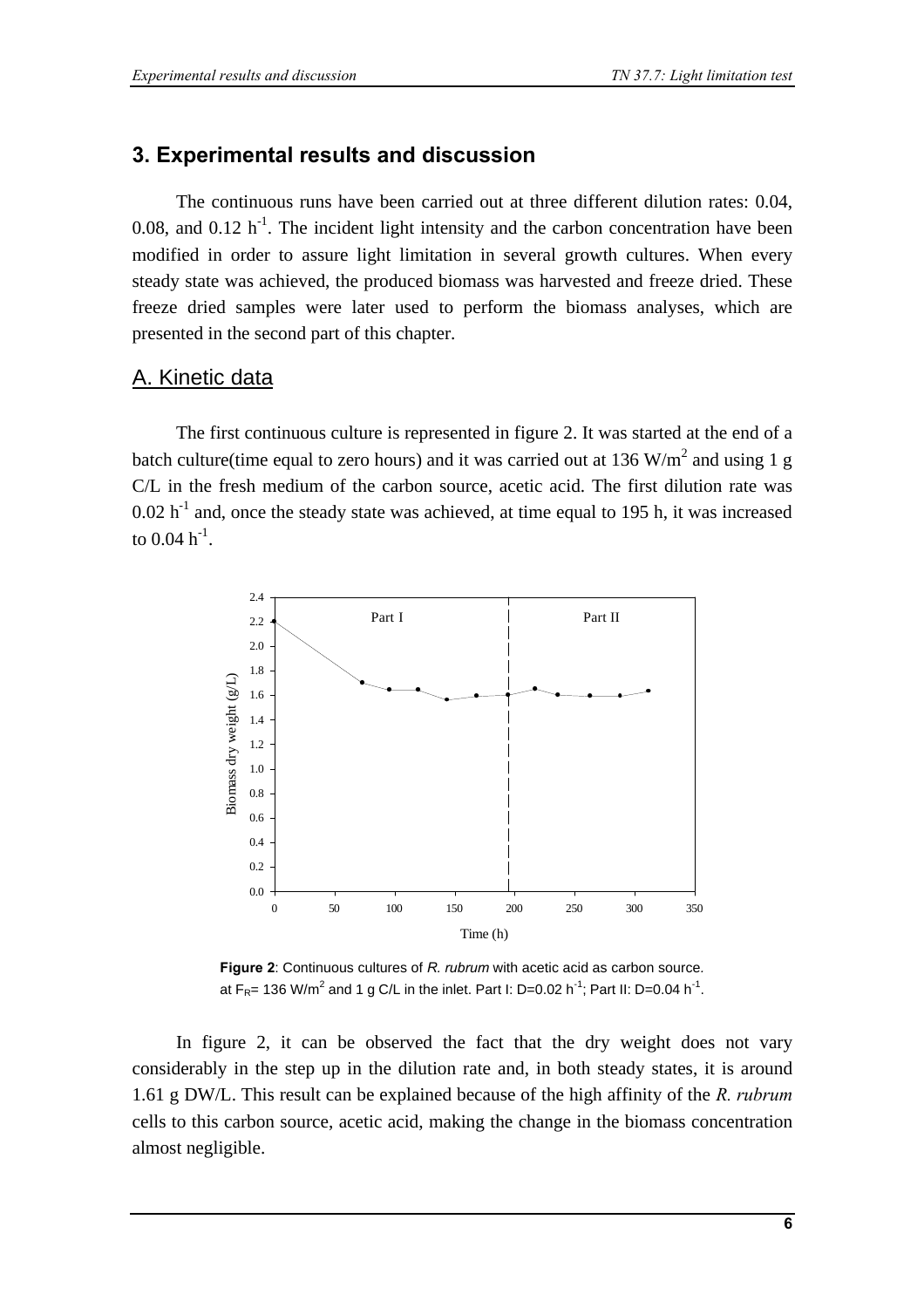In figure 3, the results of a different test at  $0.04 \text{ h}^{-1}$  are presented. Initially, the steady state at 136  $W/m^2$  was reproduced, in order to check the concordance between two different experiments (part I). It was verified that within measurement precision, all the carbon source was consumed and cell concentration reached 1.60 g/L of biomass dry weight, a value very similar to the previously obtained under the same conditions (part II of figure 2).



**Figure 3**: Continuous cultures of *R. rubrum* with acetic acid as carbon source at D=0.04 h<sup>-1</sup> and using 1 g C/L in the inlet. Part I:  $F_{R}$ = 136 W/m<sup>2</sup>; Part II:  $F_{R}$ =58 W/m<sup>2</sup>; Part III: F<sub>R</sub>=34 W/m<sup>2</sup>; Part IV: F<sub>R</sub>=45 W/m<sup>2</sup>; Part V: F<sub>R</sub>=136 W/m<sup>2</sup>.

At time equal to 195 hours, a  $F_R$  step down was done, decreasing the light intensity from 136 W/m<sup>2</sup> to 58 W/m<sup>2</sup>. The dry weight became stable at 1.46 g/L and it started to be detected a small amount of carbon source not consumed in the culture medium (0.038 g C/L). Then, the incident light intensity was decreased again from 58  $W/m<sup>2</sup>$  to 34 W/m<sup>2</sup>, observing several consequences in the culture. On one hand, the remaining carbon source started to increase significantly. On the other hand, at the same time, the *R. rubrum* cells started to form aggregates and to attach to the glass surface, decreasing considerably the cell concentration in suspension and increasing light shielding to the suspended culture. As it could be possible that  $34 \text{ W/m}^2$  was a too low illumination level to maintain the cells growing at this dilution rate, the light intensity was increased to 45 W/m<sup>2</sup>. However, the cells continued attaching to the reactor surface. It was clearly an unstable state, and as more cells were attached, less incident light intensity could be used by the cells in suspension. As the cells were washing-out of the reactor, it was decided to increase  $F_R$  back to its original value, 136 W/m<sup>2</sup>, which had provided satisfactory illumination conditions at the beginning of the experiment (part I). Then, it was observed the fact that, once the cells are attached, they do not detach easily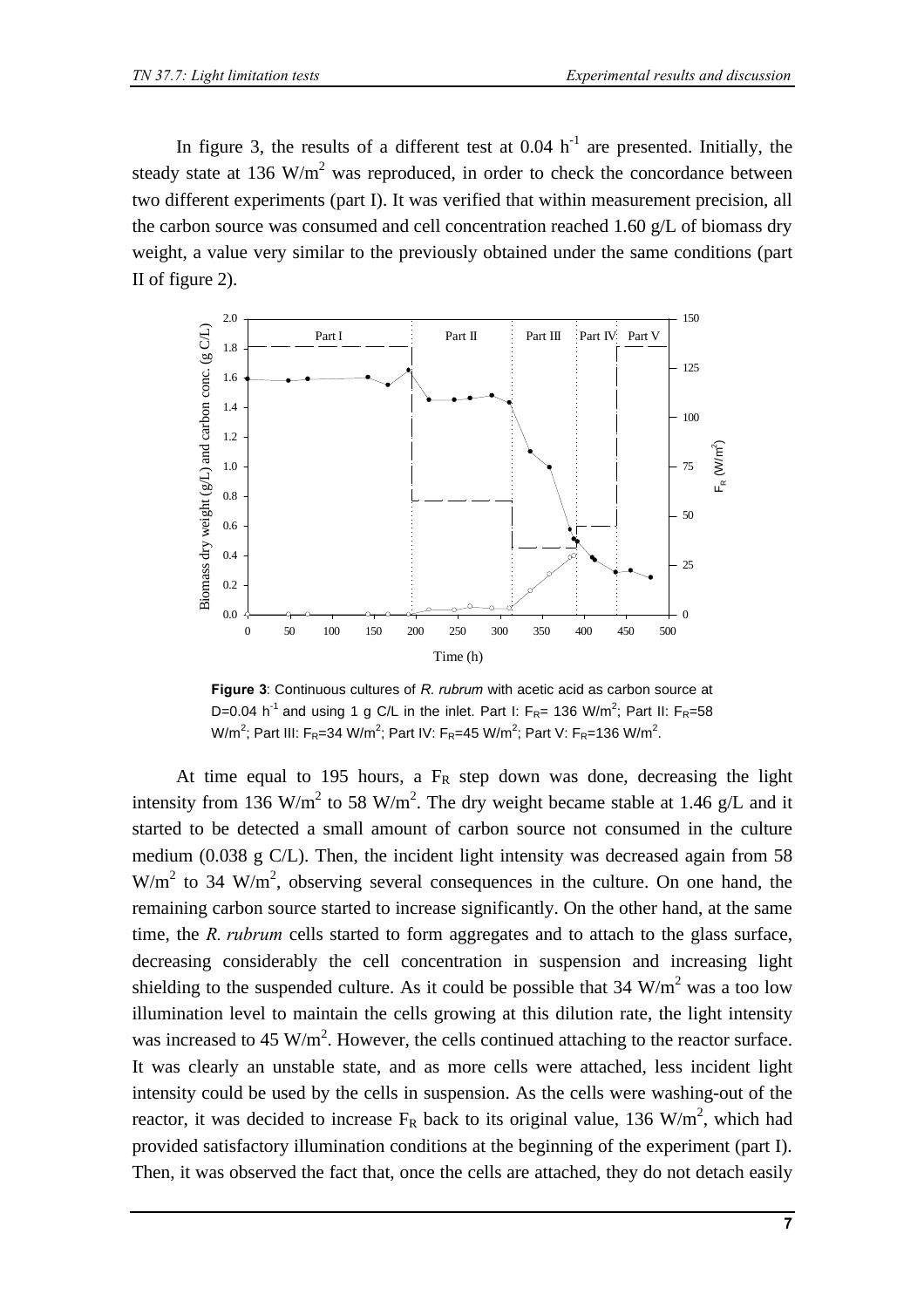when the culture conditions are brought back to a more advantageous situation, known not to trigger cell attachment. In figure 4, it can be observed the appearance of the photobioreactor when the *R. rubrum* cells were attached to the wall surface.



**Figure 4**: *R. rubrum* cells attached to the glass surface of the photobioreactor (darker areas).

In figures 5 and 6, microscopical observation of *R. rubrum* cells at 1000x are given. In can be observed that cells are filled with intracellular granules. Moreover, the cells are immobile and tend to form aggregates. Initially, when the aggregates start to be formed, they are in suspension and composed of a reduced number of cells. However, as the number of aggregates in suspension increase, they start to attach to the glass surface and there are many cells in that condition.



**Figure 5**: *R. rubrum* cells with intracellular granules. Microscopical observation at 1000x. This morphology is associated to a situation where cells will finally attach to the glass wall of the reactor.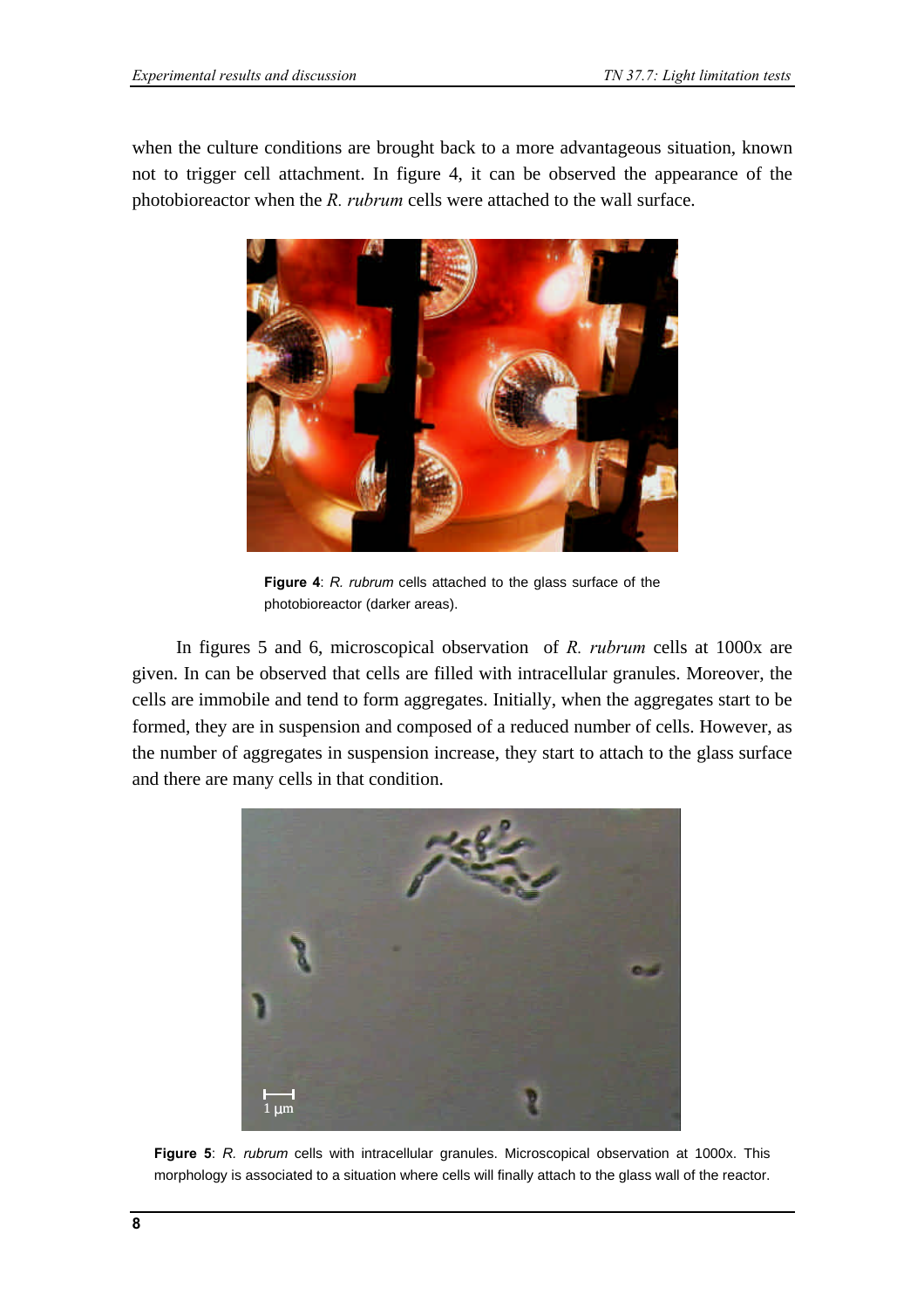

**Figure 6**: *R. rubrum* cells with intracellular granules. Microscopical observation at 1000x.

In figure 7 the results obtained in the first experiment carried at  $D=0.08$  h<sup>-1</sup>, using a F<sub>R</sub> equal to 260 W/m<sup>2</sup> are shown. The cells were growing at 0.04 h<sup>-1</sup> and, when they were close to the steady state (1.41 g/L), the dilution rate was increased to 0.08 h<sup>-1</sup>. Once the step up in the dilution rate had been done, non-consumed acetic acid started to appear in the culture. Initially, the remaining carbon source concentration was very low, but measurable. In addition, at the same time, the *R. rubrum* cells began to aggregate and to attach to the reactor wall, attenuating the incident light. As the experiment progressed, the cells continued attaching and the culture suspension was washed-out.



**Figure 7**: Continuous cultures of *R. rubrum* with acetic acid as carbon source using 1 g C/L in the inlet and  $F_R = 260$  W/m<sup>2</sup>. Part I: D=0.04 h<sup>-1</sup>; Part II: D=0.08 h<sup>-1</sup>.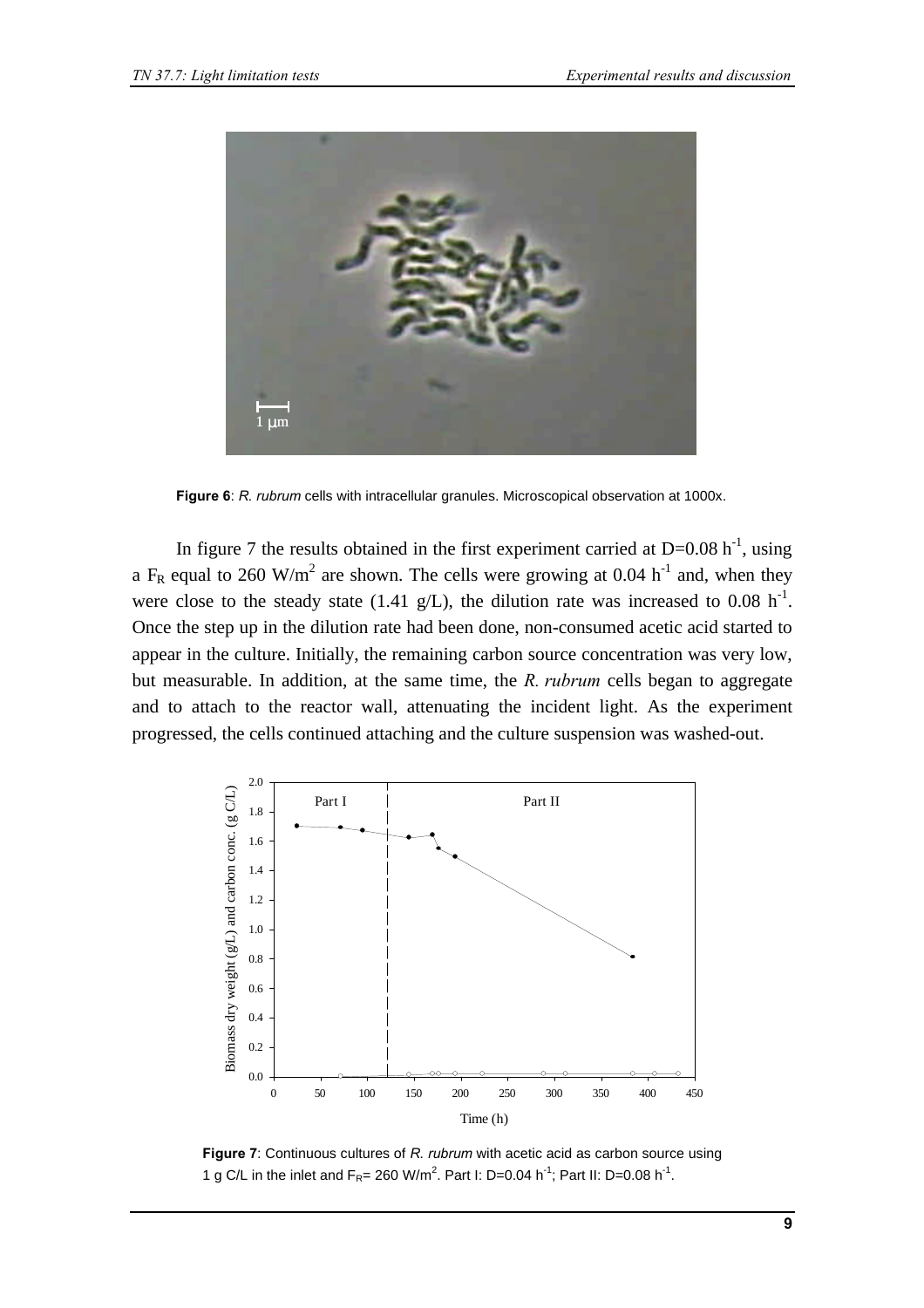As a first hypothesis, it would seem that *R. rubrum* cells are so sensitive to the carbon concentration in the culture that, when its accumulation begins, as a result of the decrease consumption due to low level, they change its morphology and stop growing.

Therefore, in order to maintain the culture growing successfully at  $0.08 \text{ h}^{-1}$ , the carbon source concentration in the fresh medium was reduced to the half. In figure 8, the results of the test at  $0.08 h^{-1}$  and  $0.5 g$  C/L of acetic acid are presented.

The first steady state achieved at  $0.08 \; h^{-1}$  was obtained using an incident light intensity of 260 W/m<sup>2</sup> and 0.5 g/L of carbon in the fresh medium (part I). As the dry weight tended to be stable at 0.83 g/L and there was no carbon source in excess in the medium, a F<sub>R</sub> step down was done, changing from  $260W/m^2$  to 192 W/m<sup>2</sup> (part II). In these conditions, the dry weight did not experiment any variation and the carbon source concentration in the culture continued being negligible. After that, another time the incident light intensity was decreased from 192 W/m<sup>2</sup> to 136 W/m<sup>2</sup> (part III). The consequences of that change were that the dry weight in the steady state decreased slightly to 0.79 g/L and still all the carbon source was consumed. Despite the fact that the dry weight measurements seem to decrease continuously in part III, the cells were not attached at all and, by microscopic analysis, it was verified that her physiological state (assessed by absence of granules, aggregation, motility) was satisfactory. These results seem to confirm that if acetic acid is not accumulated in excess, the culture operates properly at this dilution rate and light intensity.



**Figure 8**: Continuous cultures of *R. rubrum* with acetic acid as carbon source using 0.5 g C/L in the inlet and D=0.08 h<sup>-1</sup>. Part I: F<sub>R</sub>= 260 W/m<sup>2</sup>; Part II:  $F_R = 192$  W/m<sup>2</sup>; Part III:  $F_R = 136$  W/m<sup>2</sup>.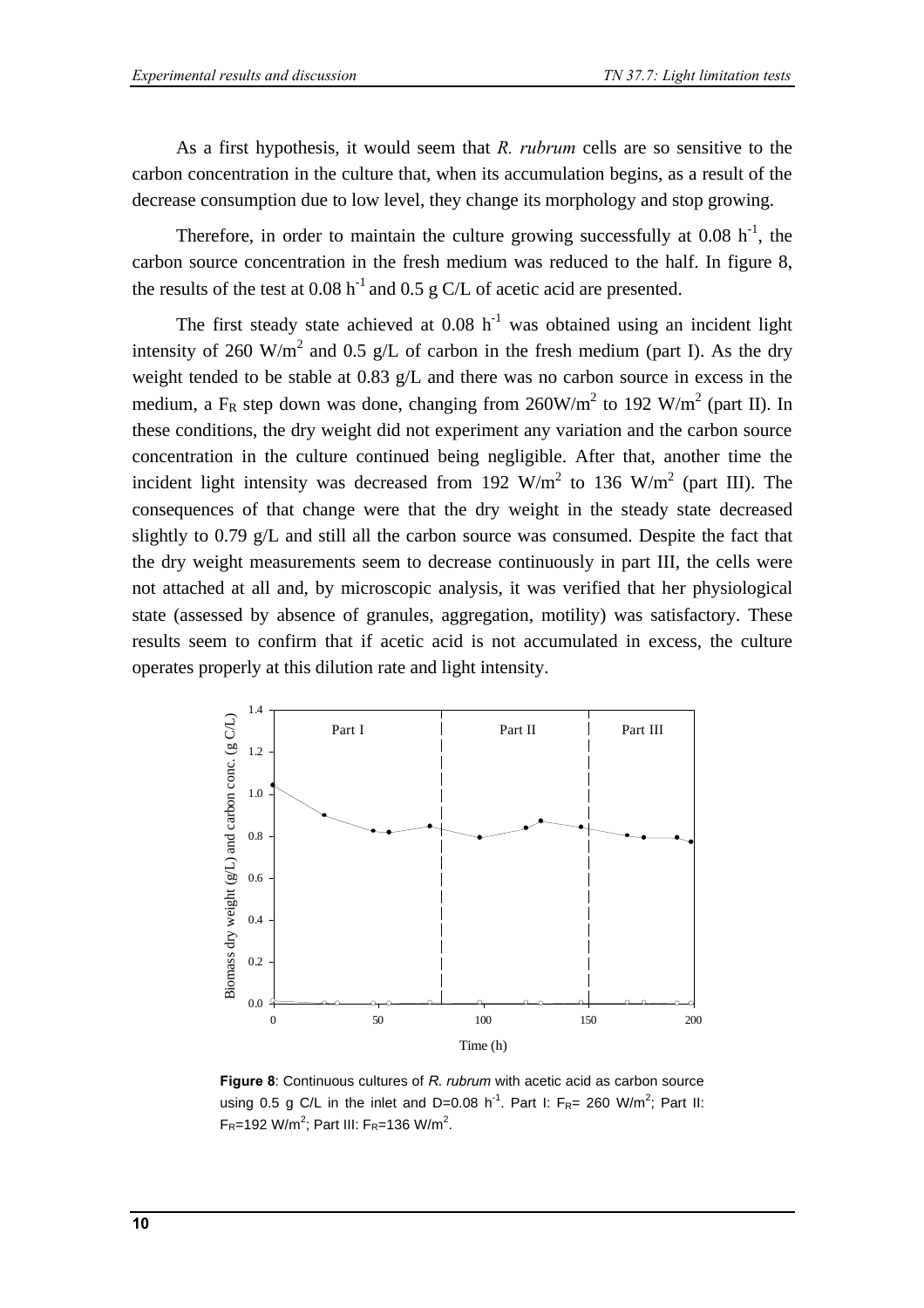In figure 9, the results of cultures carried out at  $D=0.08$  h<sup>-1</sup> are presented. In part I, the  $F_R$  was 136 W/m<sup>2</sup>, the light intensity tested in the previous culture, and the dry weight at the steady state was again  $0.79$  g/L. Subsequently, the light intensity was reduced to 92 W/m<sup>2</sup> (part II). Taking into account an average value to filter measurements oscillation, the dry weight did not vary significantly from the previous steady state.



**Figure 9**: Continuous cultures of *R. rubrum* with acetic acid as carbon source using 0.5 g C/L in the inlet and D=0.08 h<sup>-1</sup>. Part I: F<sub>R</sub>= 136 W/m<sup>2</sup>; Part II:  $F_R = 92$  W/m<sup>2</sup>; Part III:  $F_R = 59$  W/m<sup>2</sup>; Part IV:  $F_R = 34$  W/m<sup>2</sup>.

Next, the  $F_R$  was decreased to 59 W/m<sup>2</sup> (part III), diminishing the dry weight to 0.76 g/L. The last change in the  $F_R$  value corresponded to a step down from 59 W/m<sup>2</sup> to 34 W/m<sup>2</sup>. Although apparently dry weight started to stabilize at 0.66 g/L, free carbon source appeared in the culture and the *R. rubrum* cells started to form aggregates and to attach to the glass wall of the reactor. The experiment was stopped due to the wash-out of the culture.

In figure 10, the results obtained in an experiment at  $D=0.12$  h<sup>-1</sup> are provided. The test was started at the maximum possible light intensity, 260 W/m<sup>2</sup>, and using 0.50 g/L of carbon in the fresh medium. The dry weight was stable at 0.75 g/L but there were some cells starting to attach to the reactor surface. Therefore, as the light intensity could not be increased in order to avoid a total attachment of the cells, the carbon source in the fresh medium was reduced to 0.40 g/L of carbon and biomass concentration stabilized around 0.71 g/L (part II). Then, the  $F_R$  was reduced to 224 W/m<sup>2</sup>. As the cells appear to grow properly, the light intensity was decreased once more to 192  $W/m^2$ . At these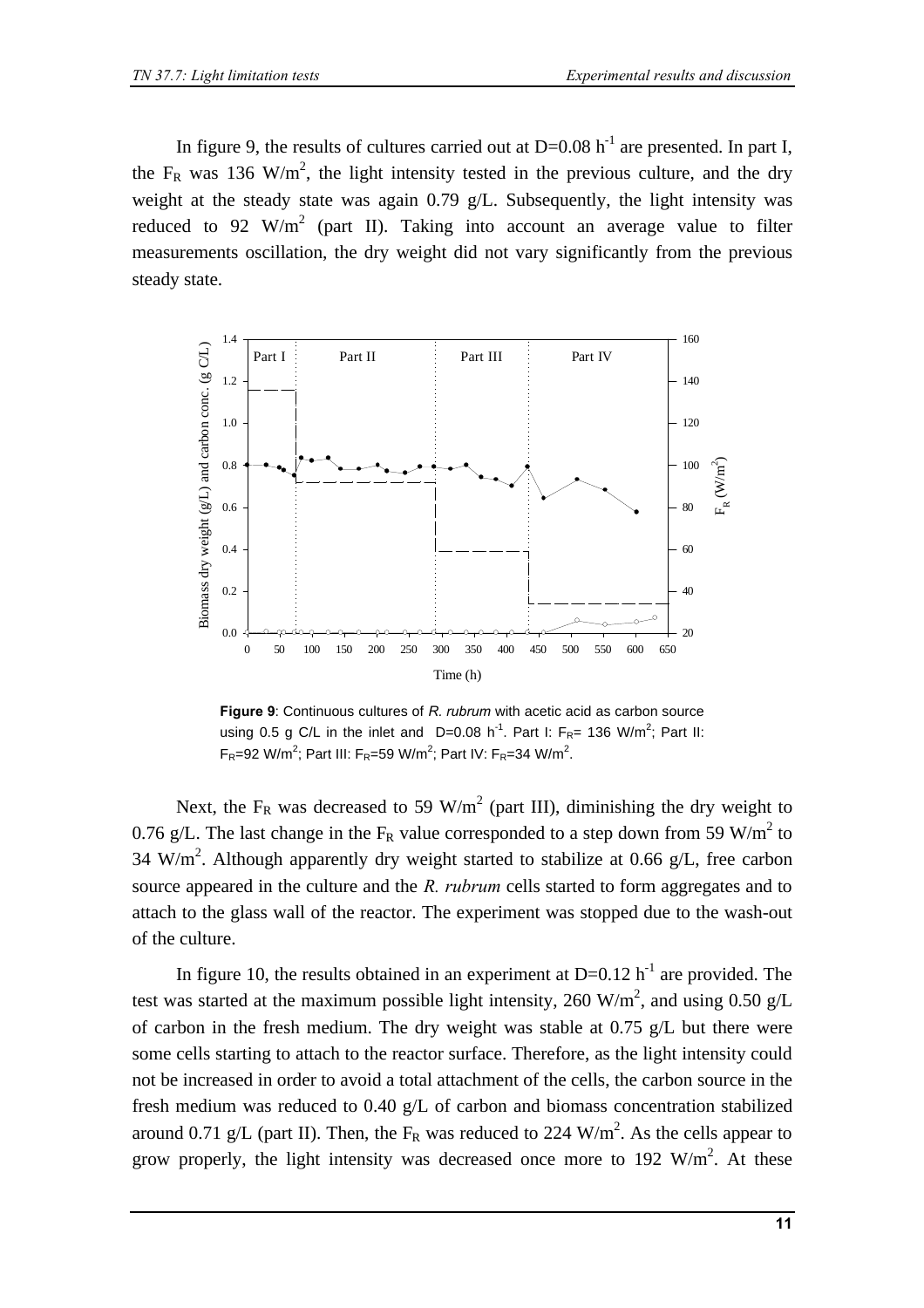conditions, the *R. rubrum* cells started to incorporate intracellular granules, although not in a significant amount. Therefore, the  $F_R$  was reduced to 136 W/m<sup>2</sup>, starting to appear aggregates and making the performance of the reactor unstable. In the next step, the incident light intensity was reduced again, first to 92 W/m<sup>2</sup> and later to 59 W/m<sup>2</sup>. The result was clear and conclusive: the cells formed aggregates and continued attaching more and more to the glass surface of the reactor.



**Figure 10**: Continuous cultures of *R. rubrum* with acetic acid as carbon source at D=0.12 h<sup>-1</sup>. Part I:  $F_{R}$ = 260 W/m<sup>2</sup>, 0.5 g C/L in the inlet; Part II: F<sub>R</sub>= 260 W/m<sup>2</sup>, 0.4 g C/L in the inlet; Part III: F<sub>R</sub>= 224 W/m<sup>2</sup>; Part IV: F<sub>R</sub>= 192 W/m<sup>2</sup>; Part V: F<sub>R</sub>= 136 W/m<sup>2</sup>; Part VI: F<sub>R</sub>= 92 W/m<sup>2</sup>; Part VII: F<sub>R</sub>= 59 W/m<sup>2</sup>.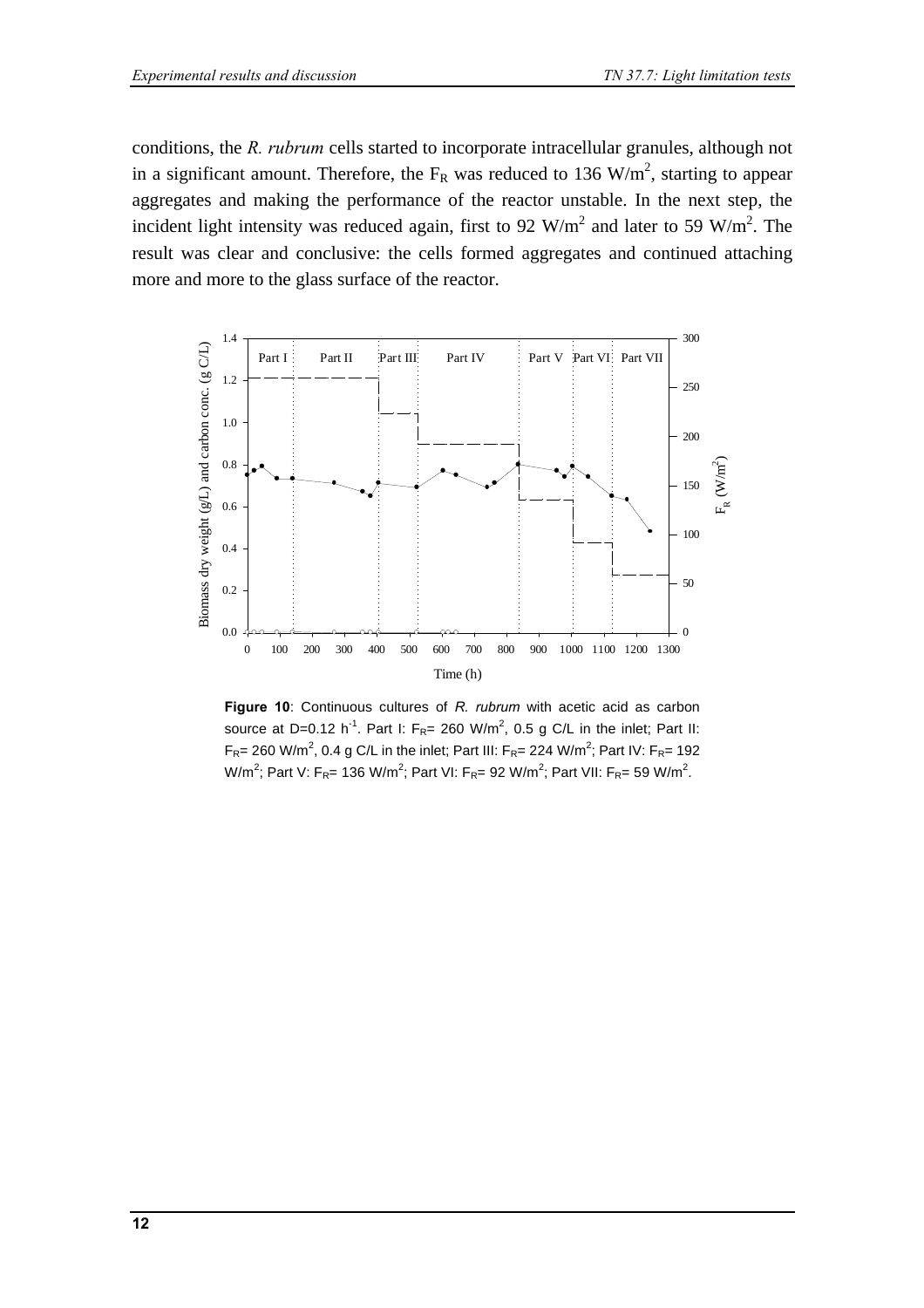### B. Biomass analyses

During the light limitation tests 17 different samples of *R. rubrum* cells have been freeze dried, particularly when a steady state was reached, in order to analyse the macromolecular composition of the cells. The analyses carried out consist on carbohydrates, proteins, lipids, DNA, RNA, PHB, glycogen, and elemental determination.

The samples have been obtained in different culture conditions, as is shown in table 1, corresponding to the steady states reported previously.

| No.            | $F_R$ (W/m <sup>2</sup> ) | $D(h^{-1})$ | Inlet C conc. $(g C/L)$ | Dry weight $(g/L)$ |
|----------------|---------------------------|-------------|-------------------------|--------------------|
| $\mathbf{1}$   | 136                       | 0.04        | 1.00                    | 1.41               |
| $\overline{c}$ | 136                       | 0.04        | 1.00                    | 1.40               |
| 3              | 58                        | 0.04        | 1.00                    | 1.26               |
| $\overline{4}$ | 260                       | 0.04        | 1.00                    | 1.49               |
| 5              | 260                       | 0.08        | 1.00                    | Attached           |
| 6              | 260                       | 0.08        | 1.00                    | Attached           |
| 7              | 260                       | 0.08        | 0.50                    | 0.83               |
| 8              | 136                       | 0.08        | 0.50                    | 0.79               |
| 9              | 136                       | 0.08        | 0.50                    | 0.79               |
| 10             | 92                        | 0.08        | 0.50                    | 0.79               |
| 11             | 59                        | 0.08        | 0.50                    | 0.76               |
| 12             | 34                        | 0.08        | 0.50                    | Attached           |
| 13             | 18                        | 0.08        | 0.50                    | Attached           |
| 14             | 260                       | 0.12        | 0.50                    | 0.75               |
| 15             | 260                       | 0.12        | 0.40                    | 0.71               |
| 16             | 260                       | 0.12        | 0.40                    | 0.71               |
| 17             | 224                       | 0.12        | 0.40                    | 0.71               |
| 18             | 192                       | 0.12        | 0.40                    | 0.75               |
| 19             | 138                       | 0.12        | 0.40                    | 0.75               |
| 20             | 92                        | 0.12        | 0.40                    | Attached           |
| 21             | 58                        | 0.12        | 0.40                    | Attached           |

**Table 1**: Summary of the operational conditions of the freeze dried analysed samples.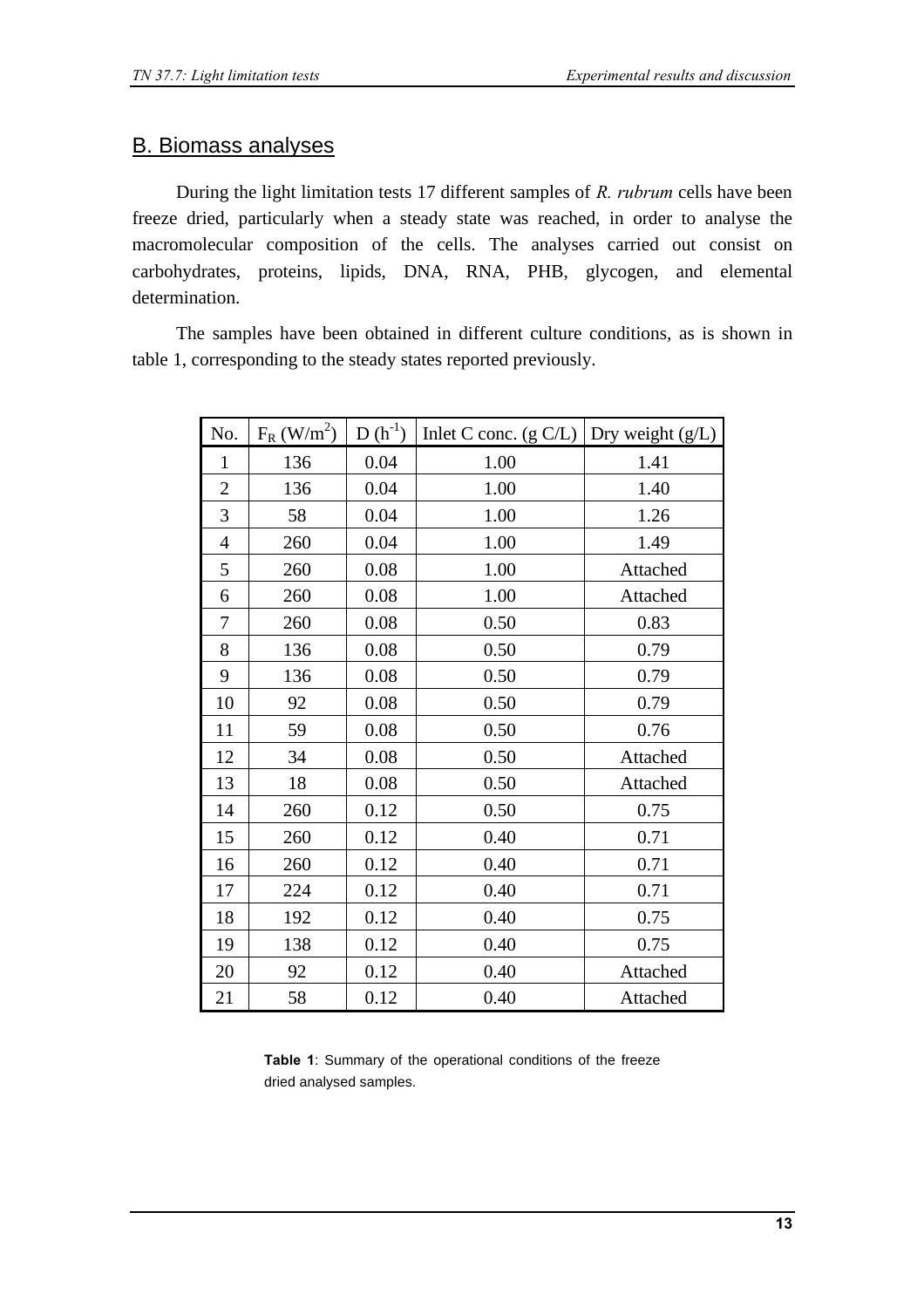# **I. Carbohydrates determination**

The carbohydrates determination has been carried out as explained in Appendix 3. Each sample has been analysed three times, and for each sample, the mean value of the three analyses as the dispersion of them is reported in table 2.

|                | Carbohydrates conc. | Standard |
|----------------|---------------------|----------|
| No.            | (% of the DW)       | error    |
| $\mathbf{1}$   | 10.23               | 0.91     |
| $\overline{c}$ | 10.89               | 0.91     |
| 3              | 10.16               | 0.20     |
| $\overline{4}$ | 9.91                | 0.45     |
| 5              | 8.69                | 0.38     |
| 6              | 10.44               | 1.03     |
| 7              | 10.67               | 0.80     |
| 8              | 10.11               | 0.95     |
| 9              | 11.01               | 1.66     |
| 10             | 11.05               | 0.66     |
| 11             | 11.47               | 1.48     |
| 12             | 11.87               | 0.95     |
| 13             | 11.66               | 1.14     |
| 14             | 12.27               | 1.30     |
| 15             | 10.54               | 0.83     |
| 16             | 9.57                | 0.90     |
| 17             | 10.69               | 1.75     |
| 18             | 10.03               | 1.26     |
| 19             | 10.98               | 0.47     |
| 20             | 9.31                | 0.80     |
| 21             | 9.90                | 0.99     |

**Table 2**: Results of the carbohydrates determination.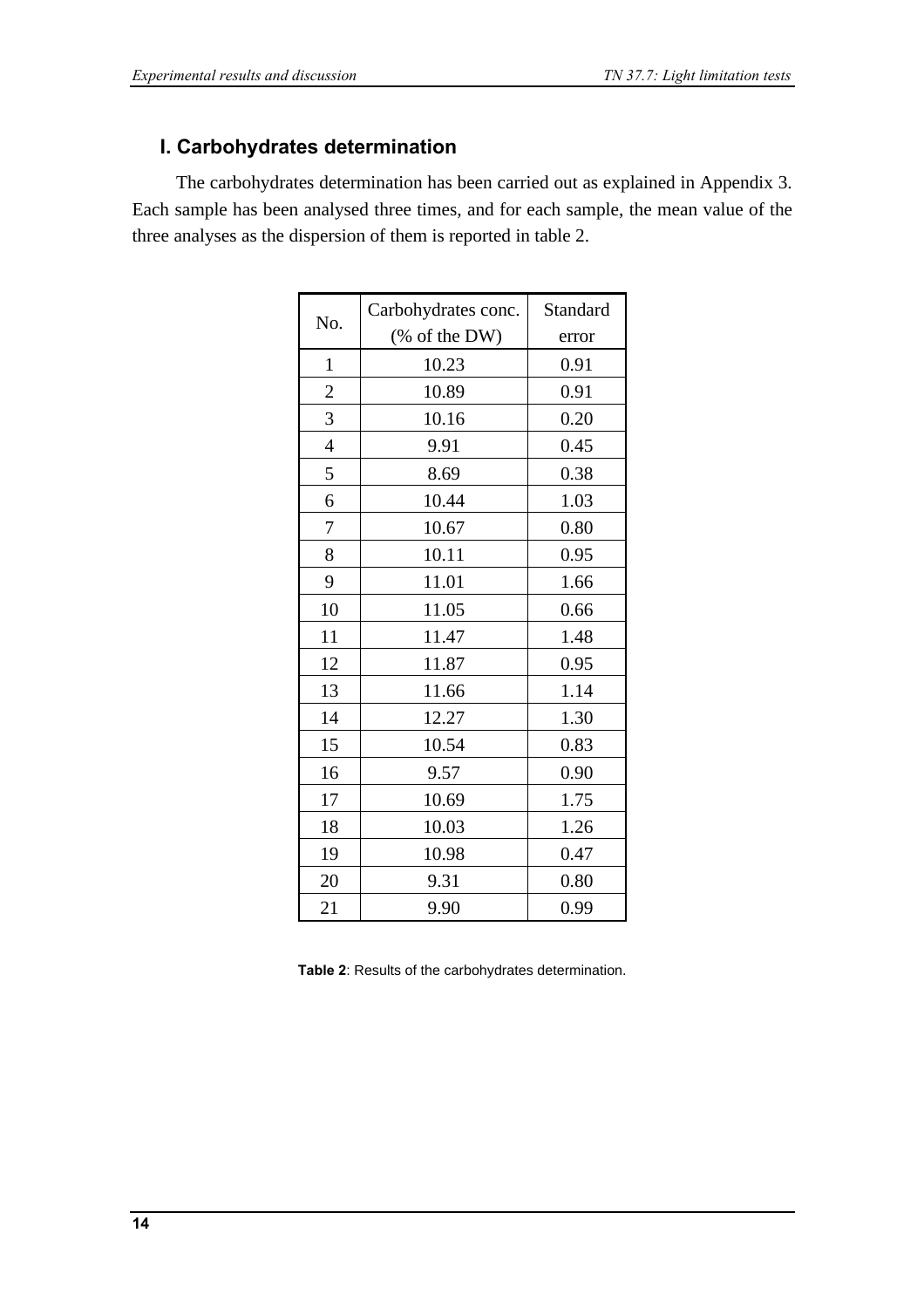### **II. Protein determination**

The protein determination has been carried out as is explained in Appendix 4. Each sample has been analysed three times, and for each sample, the mean value of the three analyses and its standard error is reported in table 3.

| No.              | Protein conc.<br>(% of the DW) | Standard<br>error |
|------------------|--------------------------------|-------------------|
| $\mathbf{1}$     | 64.23                          | 3.24              |
| $\boldsymbol{2}$ | 60.35                          | 3.60              |
| 3                | 60.74                          | 3.09              |
| $\overline{4}$   | 62.04                          | 5.76              |
| 5                | 60.70                          | 5.70              |
| 6                | 59.83                          | 4.22              |
| 7                | 66.59                          | 9.84              |
| 8                | 63.67                          | 7.14              |
| 9                | 63.65                          | 3.63              |
| 10               | 63.18                          | 2.74              |
| 11               | 55.32                          | 2.95              |
| 12               | 59.19                          | 5.29              |
| 13               | 48.14                          | 5.97              |
| 14               | 64.17                          | 1.72              |
| 15               | 63.49                          | 5.03              |
| 16               | 64.22                          | 3.67              |
| 17               | 57.90                          | 3.89              |
| 18               | 58.54                          | 7.66              |
| 19               | 63.89                          | 6.09              |
| 20               | 54.69                          | 5.62              |
| 21               | 51.72                          | 2.52              |

**Table 3**: Results of the protein determination.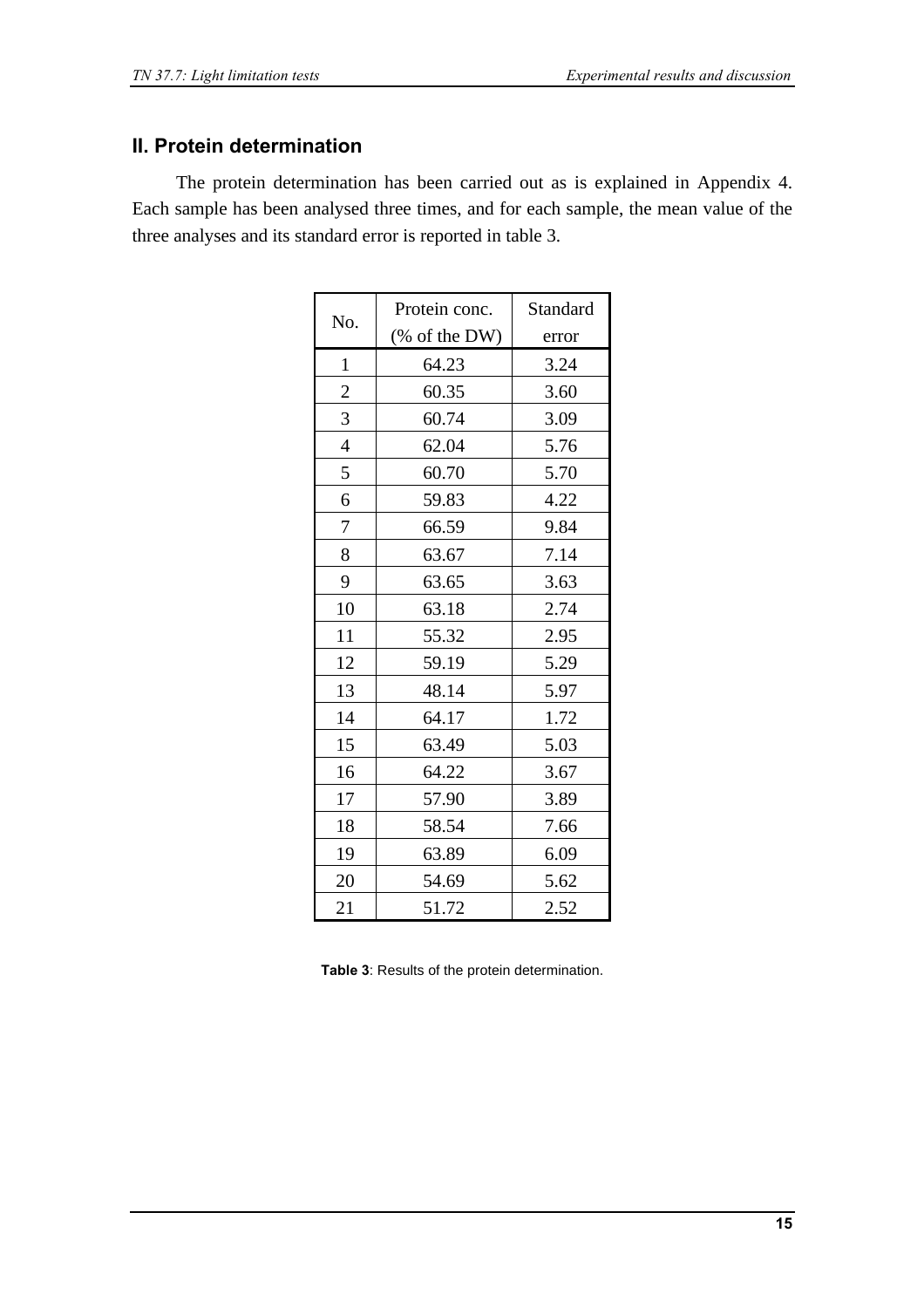### **III. Lipids determination**

The lipids determination has been carried out as is explained in Appendix 5. Palmitic acid, palmitoleic acid and vaccenic acid have been determined as they have been identified as the most representative lipids in the biomass analysed samples. The concentration of each of these lipids as well as the dispersion of the analyses are reported in table 4.

| No.            | Palmitic<br>Acid<br>(mg/g) | Standard<br>error | Palmitoleic<br>Acid<br>(mg/g) | Standard<br>error | Vaccenic<br>Acid<br>(mg/g) | Standard<br>error | Total<br>Lipid<br>Conc.<br>(mg/g) | % of<br>the<br><b>DW</b> |
|----------------|----------------------------|-------------------|-------------------------------|-------------------|----------------------------|-------------------|-----------------------------------|--------------------------|
| $\mathbf{1}$   | 11.5                       | 0.23              | 15.3                          | 0.64              | 38.7                       | 0.23              | 65.5                              | 6.55                     |
| $\overline{2}$ | 9.4                        | 0.81              | 13.8                          | 1.04              | 37.3                       | 1.21              | 60.5                              | 6.05                     |
| 3              | 16.2                       | 0.58              | 21                            | 0.17              | 37.6                       | 0.12              | 74.8                              | 7.48                     |
| $\overline{4}$ | 10.5                       | 0.87              | 12.8                          | 0.92              | 36.4                       | 0.87              | 59.7                              | 5.97                     |
| 5              | 13.8                       | 1.04              | 14.5                          | 0.46              | 34.9                       | 0.69              | 63.2                              | 6.32                     |
| 6              | 8.8                        | 2.48              | 11.6                          | 1.79              | 30                         | 2.60              | 50.4                              | 5.04                     |
| 7              | 10.6                       | 1.10              | 12.8                          | 1.33              | 30.5                       | 1.15              | 53.9                              | 5.39                     |
| 8              | 10.8                       | 0.35              | 14.8                          | 0.29              | 31.5                       | 0.40              | 57.1                              | 5.71                     |
| 9              | 9                          | 2.25              | 12.9                          | 2.48              | 27.6                       | 2.42              | 49.5                              | 4.95                     |
| 10             | 9.6                        | 0.17              | 14.5                          | 0.00              | 30.6                       | 0.06              | 54.7                              | 5.47                     |
| 11             | 10.4                       | 0.64              | 15.5                          | 0.64              | 30.4                       | 0.98              | 56.3                              | 5.63                     |
| 12             | 13                         | 0.98              | 16.9                          | 0.87              | 36.5                       | 1.21              | 66.4                              | 6.64                     |
| 13             | 13.1                       | 2.48              | 16.3                          | 2.37              | 35.5                       | 2.60              | 64.9                              | 6.49                     |
| 14             | 10.2                       | 0.92              | 11.6                          | 0.29              | 30.5                       | 0.40              | 52.3                              | 5.23                     |
| 15             | 10.1                       | 0.75              | 12.7                          | 0.92              | 27.7                       | 0.98              | 50.5                              | 5.05                     |
| 16             | 9.4                        | 0.69              | 13.4                          | 0.92              | 26.1                       | 0.92              | 48.9                              | 4.89                     |
| 17             | 10.1                       | 0.40              | 14.5                          | 0.06              | 29.5                       | 0.06              | 54.1                              | 5.41                     |
| 18             | 8.5                        | 2.42              | 12.4                          | 2.48              | 25.6                       | 2.83              | 46.5                              | 4.65                     |
| 19             | 10.4                       | 0.92              | 13.7                          | 0.98              | 33.6                       | 0.92              | 57.7                              | 5.77                     |
| 20             | 13.6                       | 2.14              | 16.9                          | 1.73              | 39.2                       | 2.08              | 69.7                              | 6.97                     |
| 21             | 10.7                       | 0.46              | 13.8                          | 0.52              | 31.3                       | 0.58              | 55.8                              | 5.58                     |

**Table 4**: Results of the lipid determination.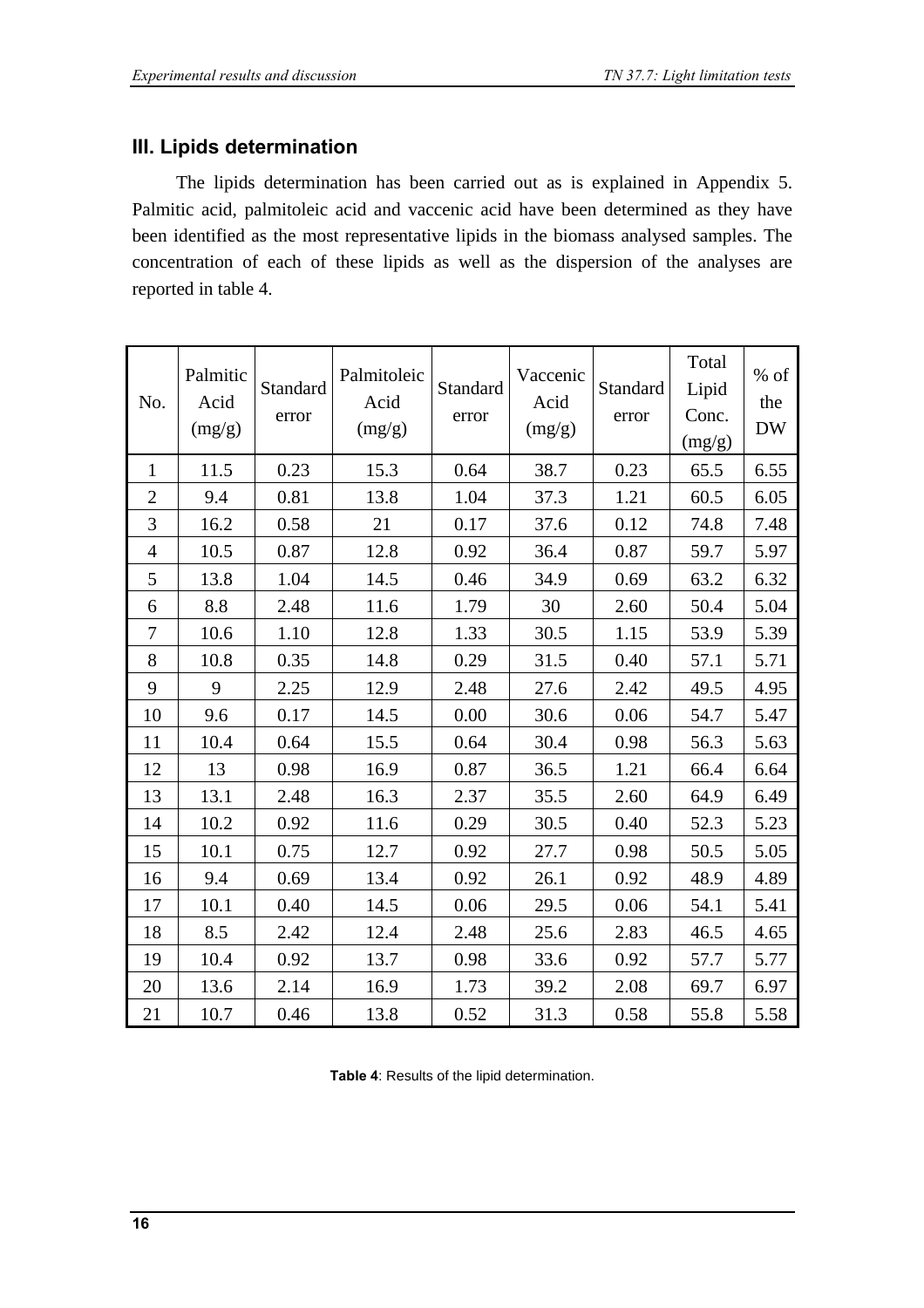### **IV. DNA determination**

The DNA determination has been carried out as is explained in Appendix 6. Each sample has been analysed three times, and for each sample, the mean value of the three analyses as well as the dispersion obtained is reported in table 5.

| No.            | DNA Conc.      | Standard |
|----------------|----------------|----------|
|                | $%$ of the DW) | error    |
| $\mathbf{1}$   | 2.26           | 0.99     |
| $\overline{c}$ | 4.45           | 1.36     |
| 3              | 3.19           | 0.07     |
| $\overline{4}$ | 3.92           | 0.92     |
| 5              | 1.65           | 0.08     |
| 6              | 2.02           | 0.69     |
| 7              | 4.04           | 0.46     |
| 8              | 3.07           | 0.04     |
| 9              | 3.73           | 0.80     |
| 10             | 5.31           | 0.36     |
| 11             | 3.99           | 0.63     |
| 12             | 1.72           | 0.62     |
| 13             | 2.90           | 0.19     |
| 14             | 2.29           | 0.60     |
| 15             | 3.15           | 0.19     |
| 16             | 1.48           | 0.97     |
| 17             | 2.48           | 0.08     |
| 18             | 2.33           | 0.36     |
| 19             | 1.17           | 0.04     |
| 20             | 0.66           | 0.05     |
| 21             | 2.26           | 0.99     |

**Table 5**: Results of the DNA determination.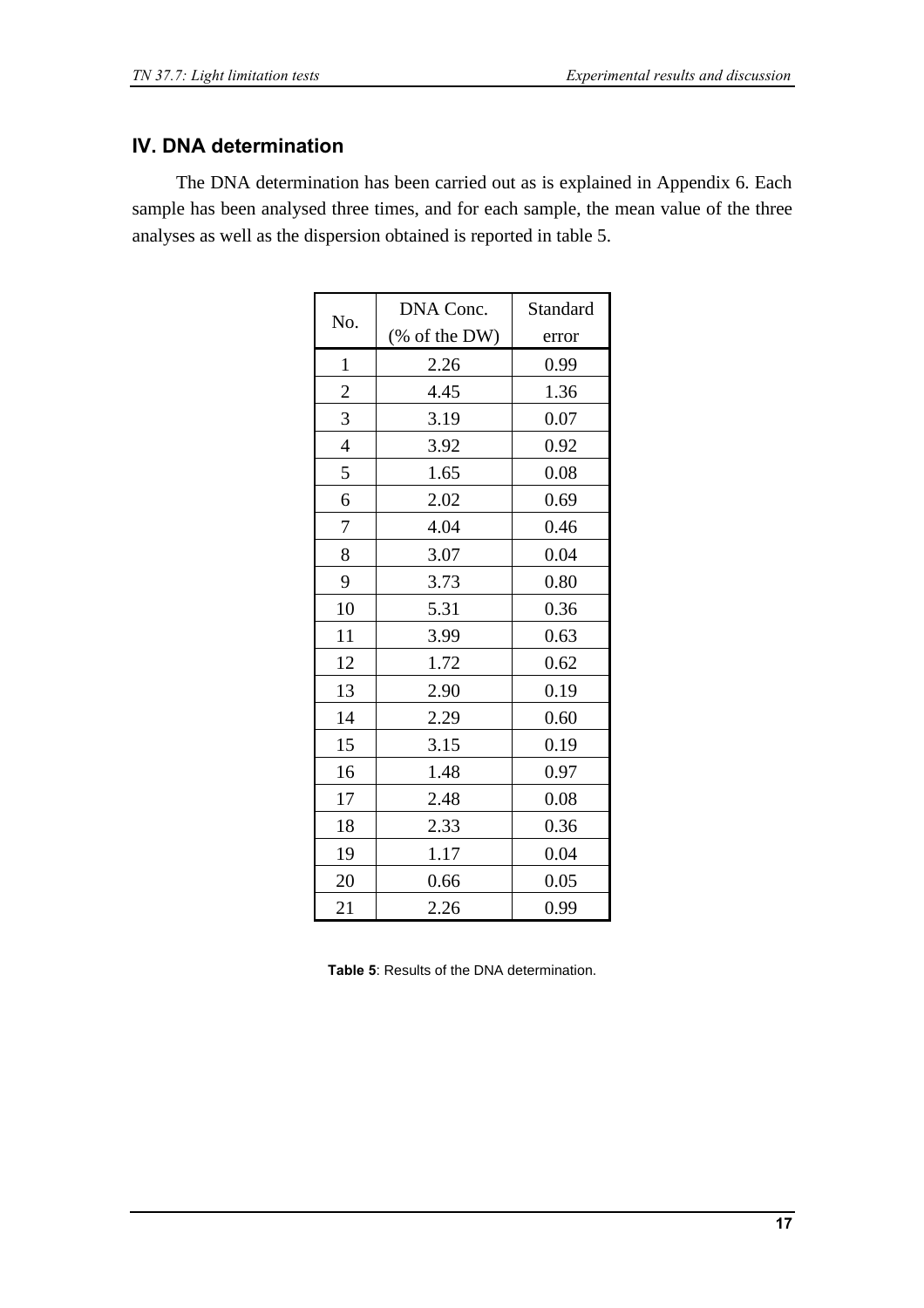### **V. RNA determination**

The RNA determination has been carried out as is explained in Appendix 7. Each sample has been analysed three times, and for each sample, the mean value of the three analyses as well as the calculated deviation is reported in table 6.

| No.            | RNA Conc.     | Standard |
|----------------|---------------|----------|
|                | (% of the DW) | error    |
| $\mathbf{1}$   | 5.37          | 0.69     |
| $\overline{c}$ | 2.95          | 0.32     |
| $\mathfrak{Z}$ | 3.96          | 1.15     |
| $\overline{4}$ | 3.34          | 0.13     |
| 5              | 5.95          | 2.16     |
| 6              | 4.14          | 2.26     |
| 7              | 7.34          | 7.12     |
| 8              | 9.45          | 6.11     |
| 9              | 10.56         | 14.09    |
| 11             | 2.09          | 10.47    |
| 12             | 1.86          | 0.75     |
| 13             | 1.55          | 0.07     |
| 14             | 2.06          | 0.09     |
| 15             | 1.09          | 0.08     |
| 16             | 4.10          | 0.08     |
| 17             | 3.20          | 1.30     |
| 18             | 5.75          | 0.43     |
| 19             | 2.97          | 0.17     |
| 21             | 6.25          | 0.29     |

**Table 6**: Results of the DNA determination.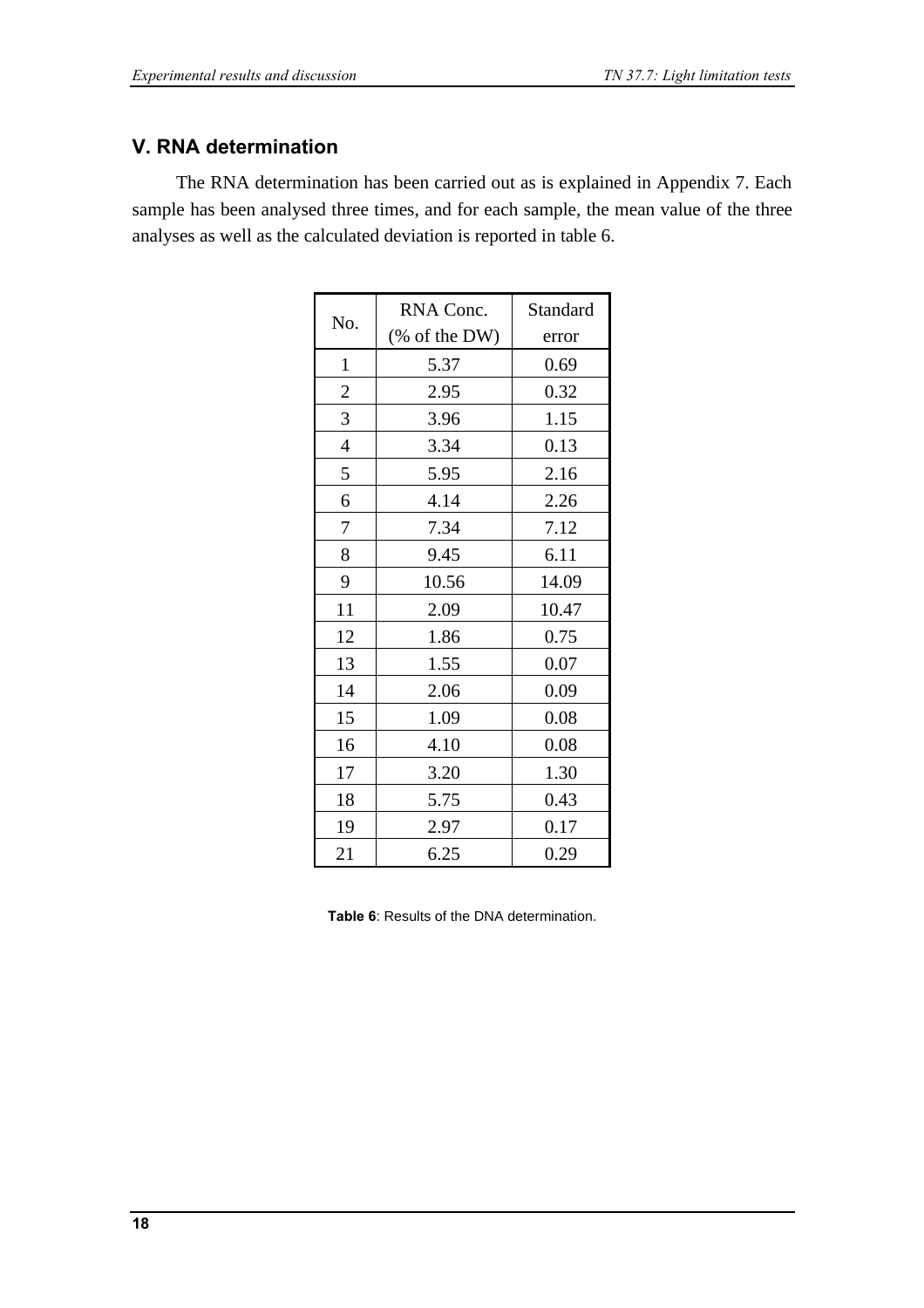### **VI. PHB determination**

The PHB determination has been carried out as is explained in Appendix 8. Each sample has been analysed three times, and for each sample, the mean value of the three analyses as well as the calculated deviation is reported in table 7.

| No.            | PHB Conc.     | Standard |
|----------------|---------------|----------|
|                | (% of the DW) | error    |
| $\mathbf{1}$   | 8.61          | 4.09     |
| $\overline{c}$ | 1.98          | 1.54     |
| 3              | 9.87          | 3.41     |
| $\overline{4}$ | 7.81          | 3.75     |
| 5              | 9.06          | 6.95     |
| 6              | 7.45          | 2.49     |
| 7              | 5.46          | 6.15     |
| 8              | 6.62          | 4.84     |
| 9              | 6.47          | 6.81     |
| 10             | 6.53          | 7.91     |
| 11             | 19.91         | 16.57    |
| 12             | 12.36         | 12.55    |
| 13             | 32.45         | 5.59     |
| 14             | 7.55          | 5.57     |
| 15             | 12.81         | 15.63    |
| 16             | 12.00         | 9.94     |
| 17             | 20.90         | 9.44     |
| 19             | 13.93         | 8.93     |

**Table 7**: Results of the PHB determination.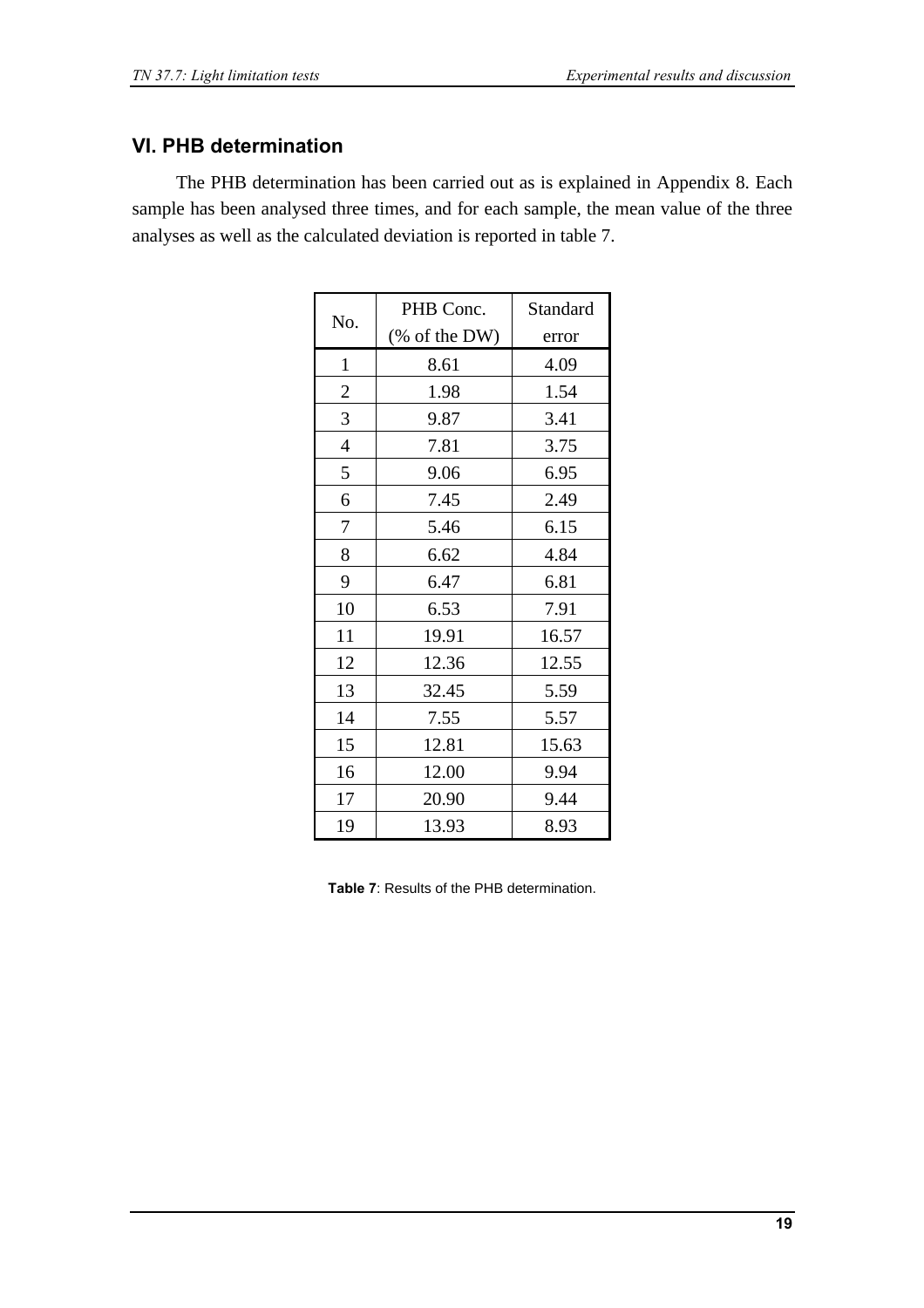### **VII. Glycogen determination**

The glycogen determination has been carried out as is explained in Appendix 9. Each sample has been analysed three times, and for each sample, the mean value of the three analyses as well as the calculated deviation is reported in table 8.

|                | Glycogen Conc. | Standard |
|----------------|----------------|----------|
| No.            | $%$ of the DW) | error    |
| $\mathbf{1}$   | 2.03           | 0.02     |
| $\overline{c}$ | 2.84           | 0.10     |
| 3              | 2.54           | 0.17     |
| $\overline{4}$ | 2.44           | 0.37     |
| 5              | 1.84           | 0.13     |
| 6              | 2.60           | 0.11     |
| 7              | 1.86           | 0.14     |
| 8              | 2.24           | 0.34     |
| 9              | 2.59           | 0.15     |
| 10             | 2.89           | 0.19     |
| 11             | 2.48           | 0.49     |
| 12             | 2.90           | 0.36     |
| 13             | 2.19           | 1.10     |
| 14             | 2.60           | 0.11     |
| 15             | 1.29           | 0.18     |
| 16             | 1.98           | 0.22     |
| 17             | 2.15           | 0.17     |
| 18             | 2.51           | 0.24     |
| 19             | 2.18           | 0.39     |
| 20             | 2.56           | 0.17     |
| 21             | 2.61           | 0.36     |

**Table 8**: Results of the glycogen determination.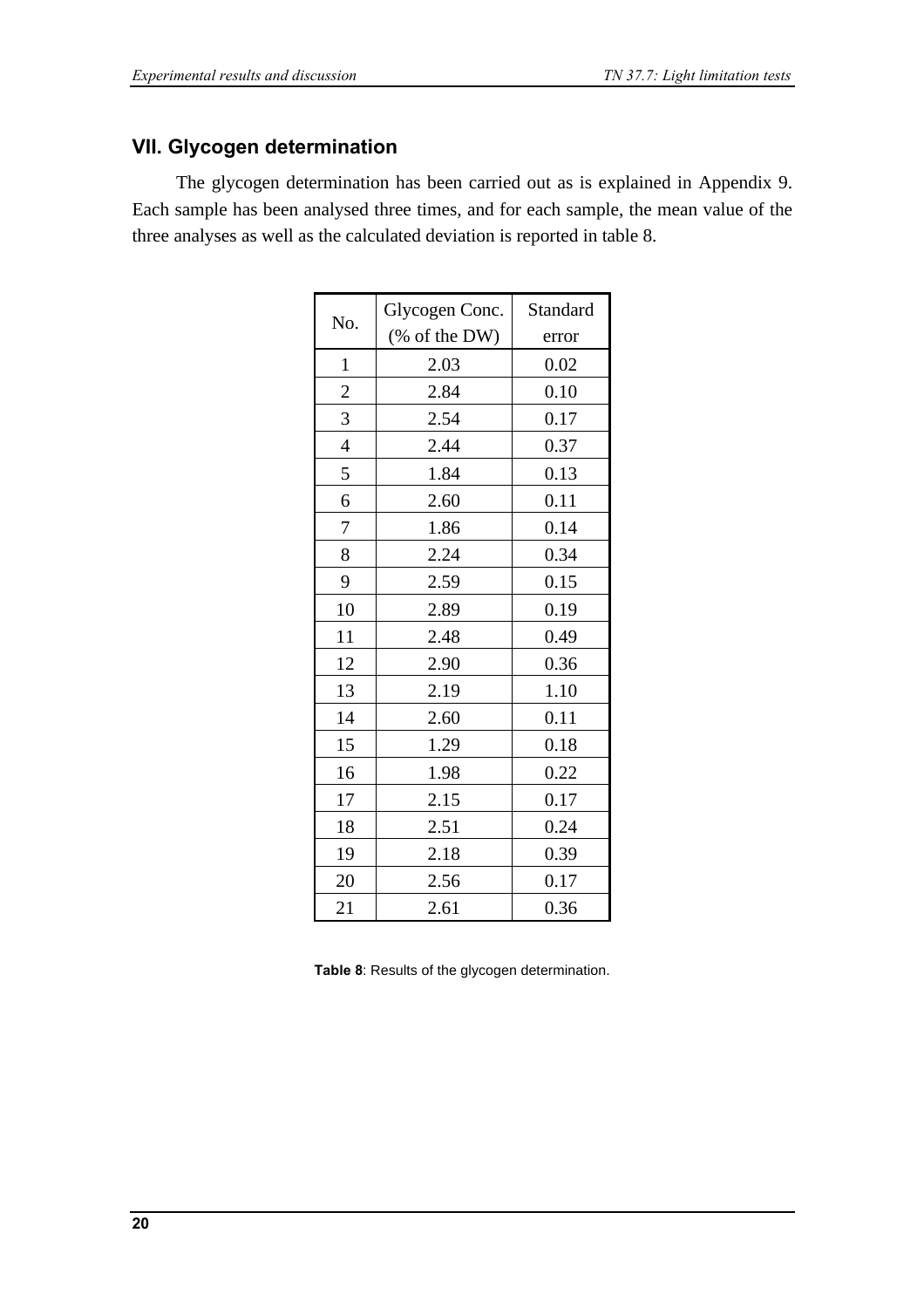### **VIII. Elemental analysis**

The elemental composition analysis has been carried out as is explained in Appendix 10. The mean value for C, N, H and S as the dispersion of them are reported in table 9.

| No.            | $\mathcal{C}$ | Std.<br>Dev. | ${\bf N}$ | Std.<br>Dev. | $H_{\rm}$ | Std.<br>Dev. | S    | Std.<br>Dev. |
|----------------|---------------|--------------|-----------|--------------|-----------|--------------|------|--------------|
| $\mathbf{1}$   | 47.89         | 0.1498       | 10.54     | 0.0451       | 7.59      | 0.2303       | 0.40 | 0.0200       |
| $\mathfrak{2}$ | 49.11         | 0.0707       | 10.87     | 0.0636       | 7.29      | 0.2121       | 0.35 | 0.0141       |
| 3              | 50.23         | 0.0000       | 10.45     | 0.0354       | 7.62      | 0.0566       | 0.36 | 0.0071       |
| $\overline{4}$ | 48.17         | 0.0141       | 10.78     | 0.0707       | 7.43      | 0.1344       | 0.36 | 0.0283       |
| 5              | 49.89         | 0.1061       | 11.27     | 0.0919       | 7.54      | 0.0071       | 0.38 | 0.0000       |
| 6              | 47.45         | 0.0212       | 11.26     | 0.0919       | 7.54      | 0.0495       | 0.38 | 0.0071       |
| 7              | 46.85         | 0.2835       | 11.29     | 0.1050       | 6.58      | 0.5064       | 0.34 | 0.0666       |
| 8              | 48.05         | 0.0212       | 11.19     | 0.0283       | 7.19      | 0.0919       | 0.41 | 0.0141       |
| 9              | 47.46         | 0.1131       | 11.20     | 0.0283       | 7.28      | 0.1273       | 0.41 | 0.0000       |
| 10             | 47.47         | 0.0919       | 11.05     | 0.0990       | 7.16      | 0.1556       | 0.39 | 0.0071       |
| 11             | 48.62         | 0.0495       | 10.35     | 0.1909       | 7.27      | 0.0707       | 0.43 | 0.0424       |
| 12             | 50.73         | 0.1202       | 10.86     | 0.0212       | 7.73      | 0.1202       | 0.37 | 0.0141       |
| 13             | 50.00         | 0.0071       | 9.42      | 0.0141       | 7.12      | 0.0283       | 0.32 | 0.0141       |
| 14             | 47.50         | 0.0354       | 11.43     | 0.0707       | 6.95      | 0.1556       | 0.41 | 0.0424       |
| 15             | 47.01         | 0.0566       | 11.90     | 0.0566       | 7.04      | 0.0141       | 0.40 | 0.0071       |
| 16             | 47.20         | 0.2828       | 11.20     | 0.0424       | 6.91      | 0.1344       | 0.36 | 0.0283       |
| 17             | 48.00         | 0.2248       | 11.05     | 0.1328       | 7.04      | 0.1992       | 0.41 | 0.0153       |
| 18             | 47.61         | 0.0141       | 10.64     | 0.0071       | 7.00      | 0.0566       | 0.38 | 0.0071       |
| 19             | 49.38         | 0.1202       | 10.92     | 0.0212       | 7.23      | 0.1131       | 0.38 | 0.0071       |
| 20             | 49.53         | 0.1980       | 10.16     | 0.0566       | 7.33      | 0.0849       | 0.34 | 0.0212       |
| 21             | 49.13         | 0.1556       | 9.32      | 0.0283       | 7.09      | 0.0919       | 0.31 | 0.0283       |

**Table 9**: Results of the elemental composition analysis. Percentages do not add to 100% due to the lack of determination of oxygen. phosphorous and ashes.

In order to stand out possible tendencies, the data obtained in all of the biomass analyses done are summarized in table 10 as well as the operational conditions.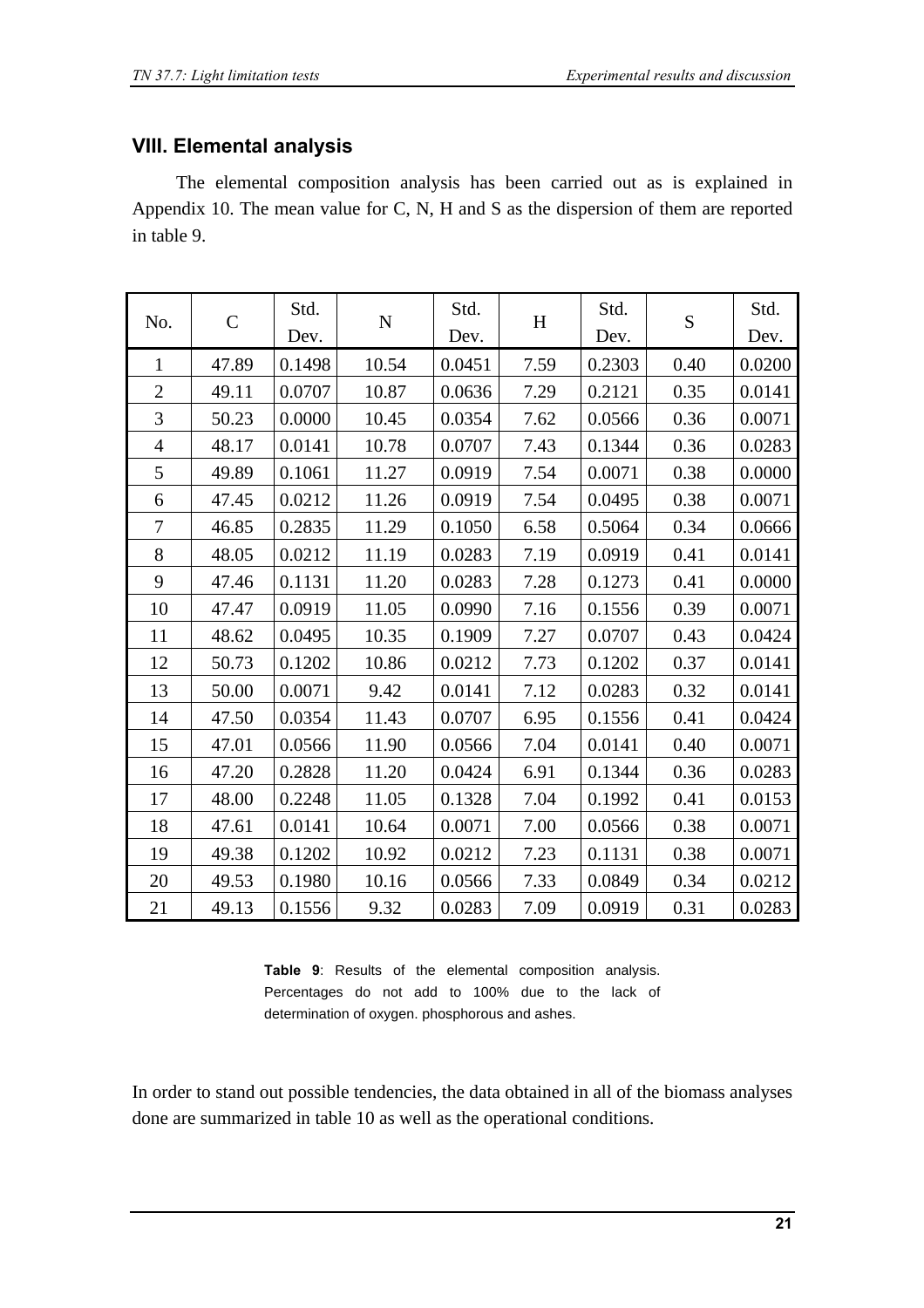| 96.03         | 2.61          | 19.58         | 6.25                                                                          | 3.00       | 5.58   | 51.72    | 9.90                                                                                                                                                                                                                       | Attached | 0.40 | 0.12 | 58                  | $\overline{\mathfrak{D}}$ |
|---------------|---------------|---------------|-------------------------------------------------------------------------------|------------|--------|----------|----------------------------------------------------------------------------------------------------------------------------------------------------------------------------------------------------------------------------|----------|------|------|---------------------|---------------------------|
| 96.03         | 2.56          | 18.06         | 4.00                                                                          | 3.00       | 6.97   | 54.69    | 9.31                                                                                                                                                                                                                       | Attached | 0.40 | 0.12 | Z                   | $\approx$                 |
| 98.71         | 2.18          | 13.93         | 2.97                                                                          | 117        | 577    | 63.89    | 0.98                                                                                                                                                                                                                       | 075      | 0.40 | 0.12 | 138                 | $\frac{9}{11}$            |
| 96.03         | 2.51          | 14.73         | 5.75                                                                          | 233        | 4.65   | 58.54    | 0.03                                                                                                                                                                                                                       | 0.75     | 0.40 | 0.12 | 192                 | $\frac{8}{10}$            |
| 100.58        | 2.15          | 20.90         | 3.20                                                                          | 248        | 541    | 57.90    | 0.69                                                                                                                                                                                                                       | 0.71     | 0.40 | 0.12 | 224                 | $\Box$                    |
| 96.26         | 1.98          | 12.00         | 4.10                                                                          | 1.48       | 4.89   | 64.22    | 9.57                                                                                                                                                                                                                       | 0.71     | 0.40 | 0.12 | 260                 | $\frac{6}{10}$            |
| 96.13         | 129           | 12.81         | 1.09                                                                          | 3.15       | 505    | 63.49    | 0.54                                                                                                                                                                                                                       | 071      | 0.40 | 0.12 | 260                 | $\frac{5}{11}$            |
| 93.57         | 2.60          | 7.55          | 2.06                                                                          | 2.29       | 5.23   | 64.17    | 2.27                                                                                                                                                                                                                       | 0.75     | 0.50 | 0.12 | 260                 | 14                        |
| 103.19        | 2.19          | 32.45         | 1.55                                                                          | 2.90       | 6.49   | 48.14    | 1.66                                                                                                                                                                                                                       | Attached | 0.50 | 0.08 | $\frac{8}{2}$       | $\frac{1}{2}$             |
| 93.64         | 2.90          | 12.36         | 1.86                                                                          | 172        | 6.64   | 59.19    | 1.87                                                                                                                                                                                                                       | Attached | 0.50 | 0.08 | 34                  | $\tilde{c}$               |
| 98.41         | 248           | 19.91         | 2.09                                                                          | 3.99       | 563    | 55.32    | 147                                                                                                                                                                                                                        | 076      | 0.50 | 0.08 | S                   | $\Box$                    |
| 96.03         | 2.89          | 6.53          | 4.49                                                                          | 5.31       | 5.47   | 63.18    | 1.05                                                                                                                                                                                                                       | 0.79     | 0.50 | 0.08 | S                   | $\overline{10}$           |
| 100.37        | 2.59          | 647           | 10.56                                                                         | 3.73       | 4.95   | 63.65    | 1.01                                                                                                                                                                                                                       | 0.79     | 0.50 | 0.08 | 136                 | Ø,                        |
| 98.63         | 2.24          | 6.62          | 9.45                                                                          | 3.07       | 5.71   | 63.67    | 0.11                                                                                                                                                                                                                       | 079      | 0.50 | 0.08 | 136                 | $\infty$                  |
| 99.49         | 1.86          | 546           | 7.34                                                                          | 4.04       | 539    | 66.59    | 0.67                                                                                                                                                                                                                       | 0.83     | 0.50 | 0.08 | 260                 | $\overline{r}$            |
| 88.92         | 2.60          | 7.45          | 4.14                                                                          | 2.02       | 5.04   | 59.83    | 0.44                                                                                                                                                                                                                       | Attached | 1.00 | 0.08 | 260                 | $\circ$                   |
| 92.37         | 1.84          | 9.06          | 5.95                                                                          | 1.65       | 6.32   | 60.70    | 8.69                                                                                                                                                                                                                       | Attached | 1.00 | 0.08 | 260                 | $\sqrt{2}$                |
| 92.99         | 2.44          | 7.81          | 3.34                                                                          | 3.92       | 5.97   | 62.04    | 991                                                                                                                                                                                                                        | 149      | 1.00 | 0.04 | 260                 | 4                         |
| 95.40         | 2.54          | 9.87          | 3.96                                                                          | 3.19       | 7.48   | 60.74    | 0.16                                                                                                                                                                                                                       | 1.26     | 100  | 0.04 | S                   | m                         |
| 86.67         | 284           | 1.98          | 2.95                                                                          | 445        | 6.05   | 60.35    | 0.89                                                                                                                                                                                                                       | 140      | 1.00 | 0.04 | 136                 | $\sim$                    |
| 97.25         | 2.03          | 8.61          | 537                                                                           | 2.26       | 6.55   | 64.23    | 0.23                                                                                                                                                                                                                       | 141      | 1.00 | 0.04 | 136                 |                           |
| (% of the DW) | (% of the DW) | (% of the DW) | (% of the DW) $[%$ of the DW) $[%$ of the DW) $[%$ of the DW) $[%$ of the DW) |            |        |          |                                                                                                                                                                                                                            | HS)      | (2C) |      | (W/m <sup>2</sup> ) | ž.                        |
| Total         | Glycogen      | PHB           | RNA                                                                           | <b>DNA</b> | Lipids | Proteins | $\label{eq:1} \begin{array}{l} \displaystyle {\rm D}\left(b^{-1}\right) \left \frac{\rm Indet\, C\, {\rm Cone}}{\angle\ \sim} \right  \, {\rm Dy\, weight}\, \left \, {\rm Carbo} {\rm by} {\rm drats}\right  \end{array}$ |          |      |      | 區                   |                           |
|               |               |               |                                                                               |            |        |          |                                                                                                                                                                                                                            |          |      |      |                     |                           |

**Table 10**: Summary of all data obtained<br>in the biomass in the biomass analyses. Glycogen results has not been added up to the total weight, since it is considered to be included in the total carbohydrates measure.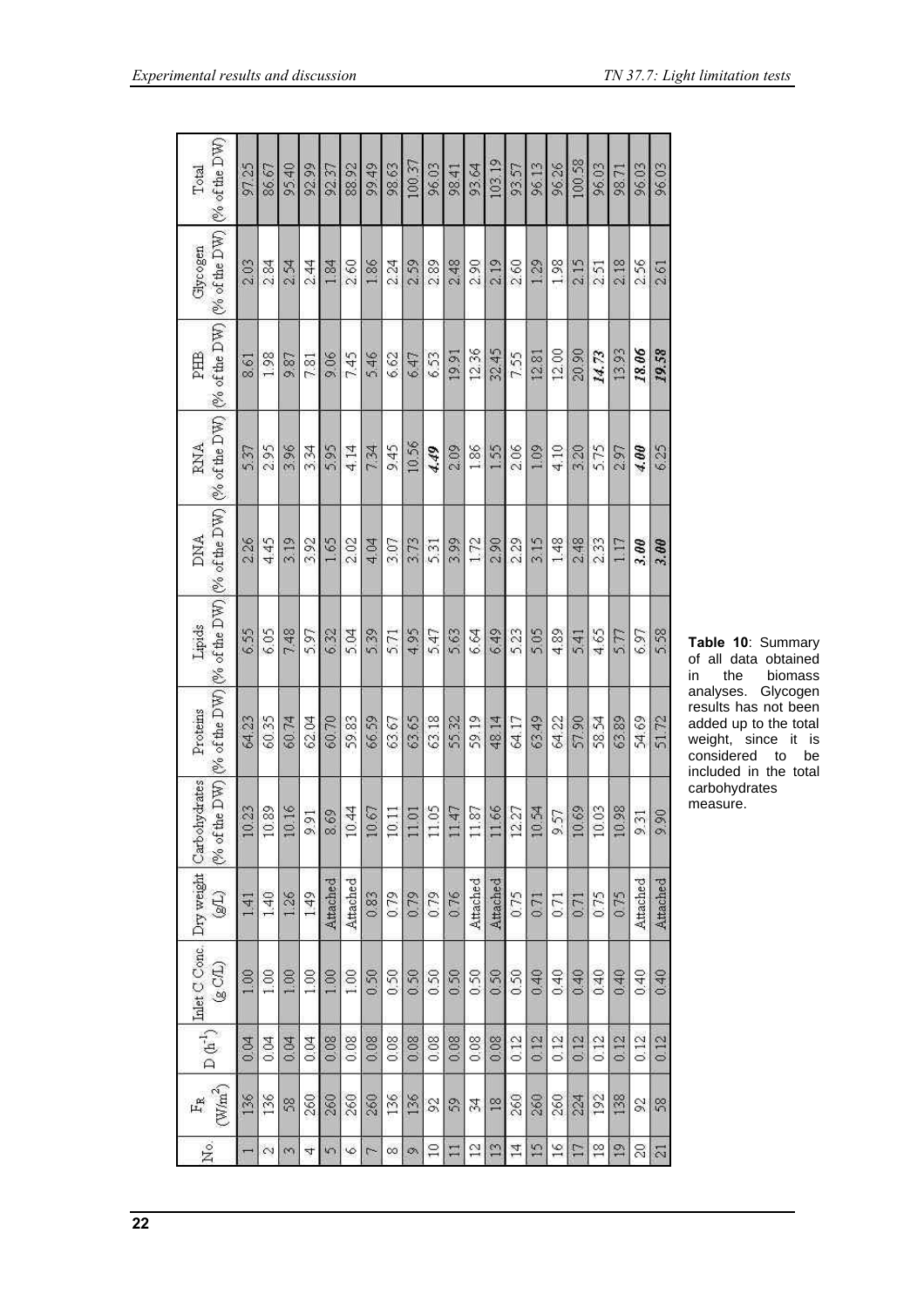In table 10, all of the results (except glycogen) for each biomass sample have been added up in order to check if they constitute the hundred per cent of the cell composition. As it can be observed in this table, the addition of all of the macromolecular contents is near to hundred per cent of the cell mass. The difference between these results and the theoretical hundred per cent is due to the lack of the mineral elements not measured by the biomass analyses. Moreover, the dispersion of the analyses, usually RNA and PHB determinations, make difficult to reach the theoretical 100%. In few cases, an experimental result was outside its possible range and has been calculated theoretically taking into account the percentage of the other compounds (RNA result in sample number 10) and the total weight measured in the other samples. In samples number 20 and 21, the experimentally obtained PHB content was not probable as well as the DNA and RNA results. In this case, DNA and RNA have been assumed using common values and the PHB value has also been calculated theoretically.

Analysing the data reported in table 10, some tendencies have been observed by comparison of the macromolecular contents versus the growing conditions, especially the incident light intensity. The inlet carbon concentration of the fresh medium has not a significant influence on the cell composition. It has been modified in order to provide light or carbon limitation depending on the case. The tendencies reported below are the same in every dilution rate experiment series, but in the  $0.08$  h<sup>-1</sup> set of experiments, the conclusions can be observed more clearly. In figures 11 and 12 the content of each macrocomponent analysed versus the incident light intensity are represented for the experiments carried out at  $0.08 \text{ h}^{-1}$ .

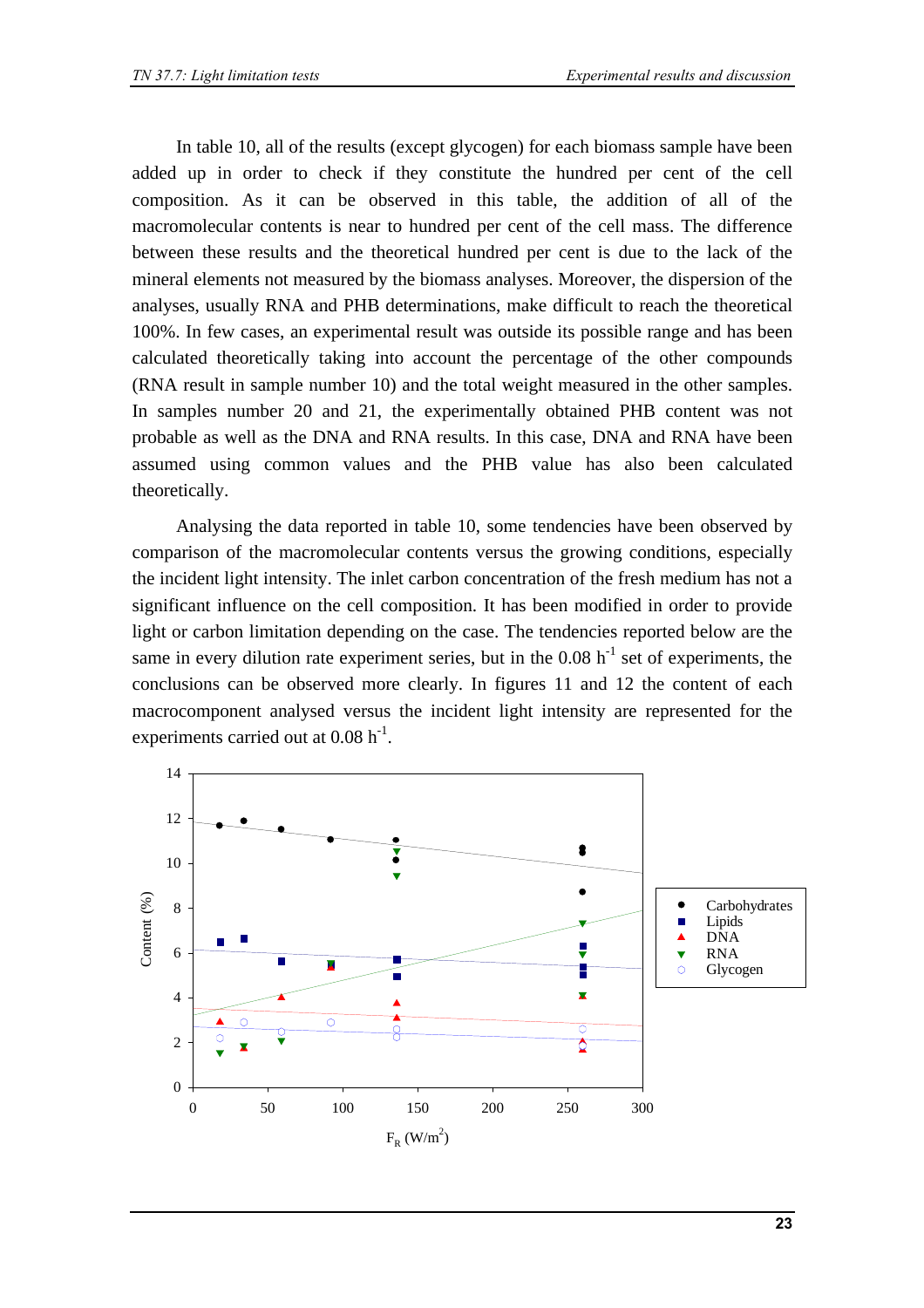

**Figure 11**: Carbohydrates, lipids, nucleic acids and glycogen content versus the incident light intensity for the 0.08  $h^{-1}$  set of experiments.

**Figure 12**: Proteins and PHB content versus the incident light intensity for the 0.08  $h^{-1}$  set of experiments.

On one hand, in figures 11 and 12, can be observed that the content of carbohydrates, lipids, DNA, glycogen and PHB decrease slightly when the incident light intensity is increased. On the other hand, the content of proteins and RNA are higher at light increased levels.

This behaviour can be explained considering the fact that when the overall available light is higher, the overall available light-carbon ratio is upper too, and possibly the cell readapt its composition (increasing its enzymatic capacity) to be prepared for growing at a higher specific growth rate. Consequently, if the cell is foreseeing to increase its specific protein production rate, the RNA content is also increased.

When the overall available light is reduced and it is low enough to limit the growth rate, the carbon source starts to be stoichometrically in excess and intracellular polymers are accumulated, mainly PHB, as a reserve of carbon and energy. In the environmental conditions studied, PHB is accumulated in greater amount than glycogen, probably due to the lack of enough light and maybe  $CO<sub>2</sub>$  too. Therefore, the PHB production depends on de ratio between the available light intensity and the free carbon concentration in the culture. As a preliminary study, since we cannot determine the available light distribution inside the culture and the carbon concentration has not been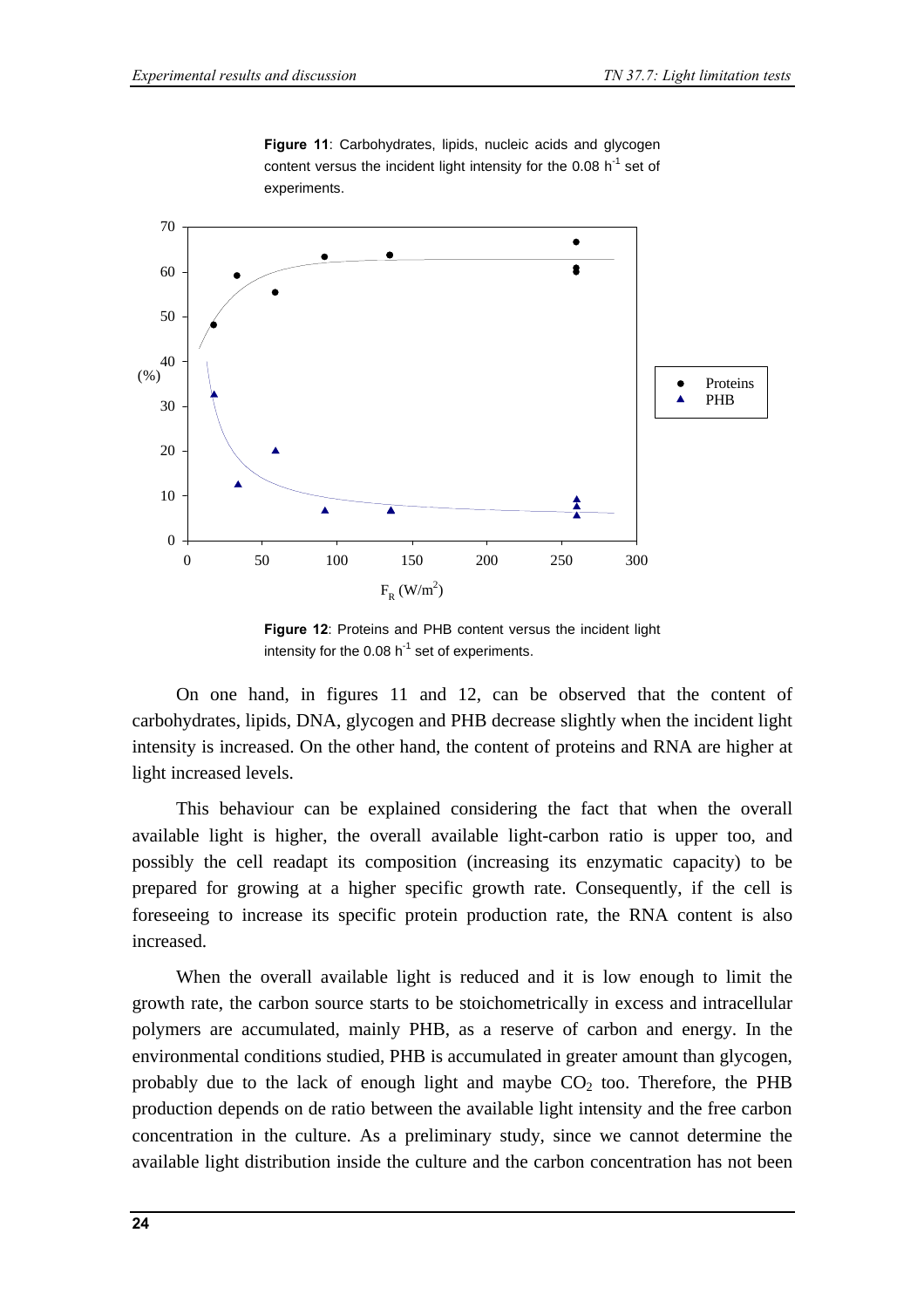determined in all of the experiments, in figure 13, it has been represented de percentage of intracellular PHB measured versus de ratio  $F_R/C_0$  (incident light intensity – carbon concentration in the inlet medium ratio). Every dilution rate tested (0.04, 0.08, and  $0.12h^{-1}$ ) has been represented separately.



**Figure 13**: PHB content versus the incident light intensity-inlet carbon concentration of the fresh medium ratio for the three different dilution rates tested.

In figure 13, it can be observed the fact that the PHB content accumulated as intracellular polymer increases considerably in proportion to the decrease of the  $F_R/C_0$ ratio. Moreover, analysing this figure it can be stand out the fact that at higher dilution rates, the *R. rubrum* cells accumulate a greater amount of PHB.

This is because when the dilution rate is increased, the amount of carbon that is introduced in the culture is also augmented whereas the light intensity inside the culture is increased slightly, because of the decrease in the biomass concentration. Therefore, when the dilution rate is increased, the available light intensity-free carbon in the culture ratio is decreased.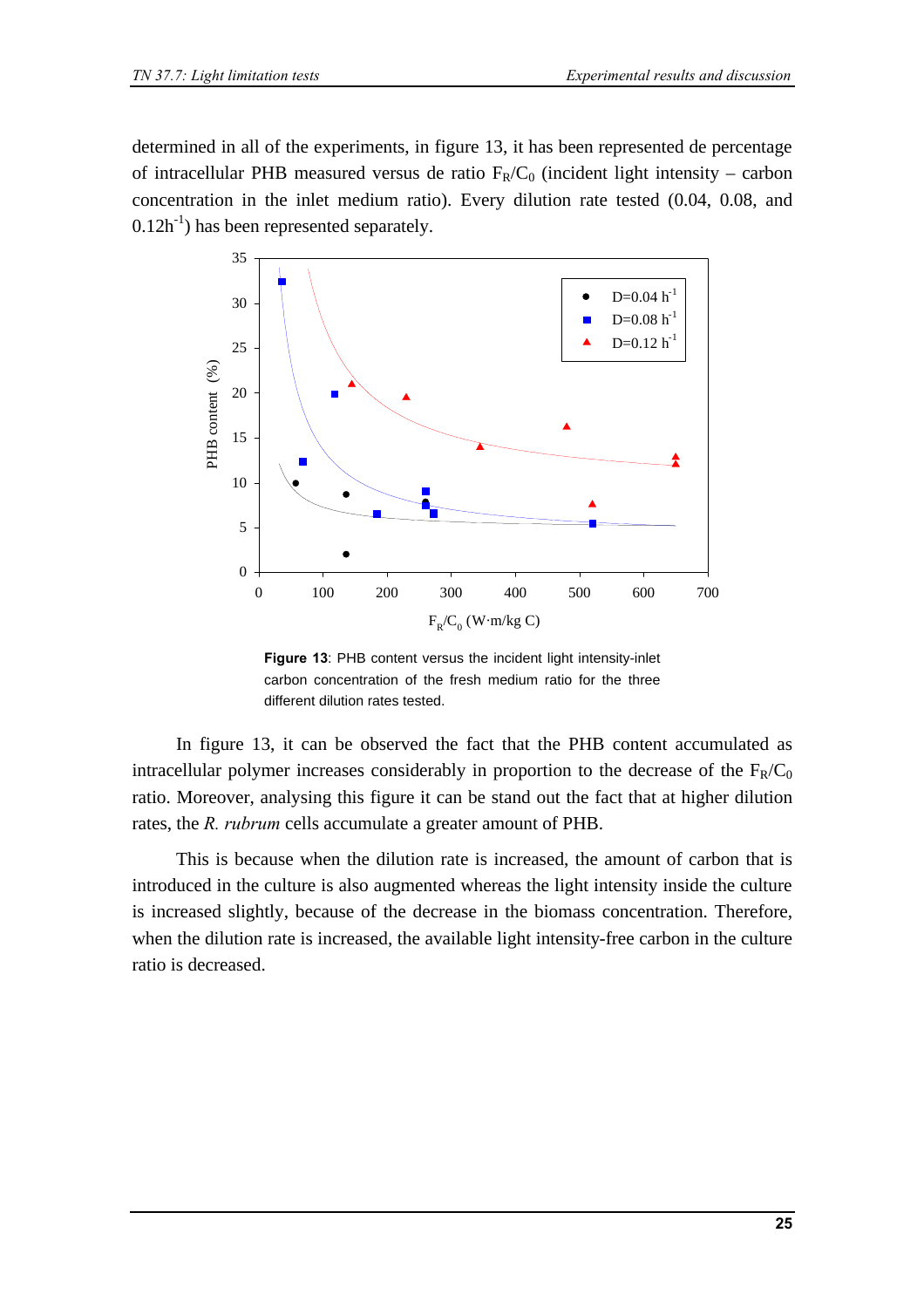### **4. Conclusions**

Taking into account the results obtained in these experiments several points can be concluded. On one hand, it seems that *R. rubrum* cells are so sensitive to the carbon source remaining in the culture that, when the acetic acid concentration is higher than 0.1 g/L of carbon, the cells form aggregates and attach to the reactor surface. Actually, during the continuous culture, if the cells are not able to consume the entire carbon source, they tend to accumulate it as intracellular granule, changing its morphology and stop growing.

On the other hand, once the cells are changing their morphology it is important to re-establish the initial conditions as soon as possible. Otherwise, the attachment problem can only be reversed by stopping the continuous culture and maintaining a batch culture until the cells consume the excess of carbon source and detach again.

These results appear to indicate that there is a combination of light intensity and acetic acid concentration that allow the proper operation of the reactor. The decrease in light intensity decreases acetic acid consumption in the appropriate way and triggers a mechanism of carbon source accumulation. The lack of cell mobility can also be a consequence of the limited energy supply, which could result in low levels of ATP availability.

Therefore, at this point the combined factors of low energy availability and high acetic acid levels can be proposed as the triggering factors for the cell attachment and carbon compounds accumulation mechanism. A more detailed explanation will be pursued in future experiments.

The cell composition analyses have verified that the intracellular granules observed at the microscopy are formed generally by β-polihydroxibutirate, although glycogen has been also accumulated. It is probably that the accumulation of intracellular granules of PHB is driven by the value of the ratio between the available light intensity and the free carbon concentration in the culture. When this ratio is low, there is not enough light availability to consume the entire carbon source and the free carbon is accumulated as PHB.

Moreover, the several steady states achieved may be obtained under carbon limitation instead of light limitation, because when the growth is limited by the light, the cells change its morphology and do not grow properly. Therefore, the present experiments allow to approximate the light intensity values necessary to obtain a certain dilution rate. However, the mathematical model used to explain the data has to include a term explaining the attachment problem.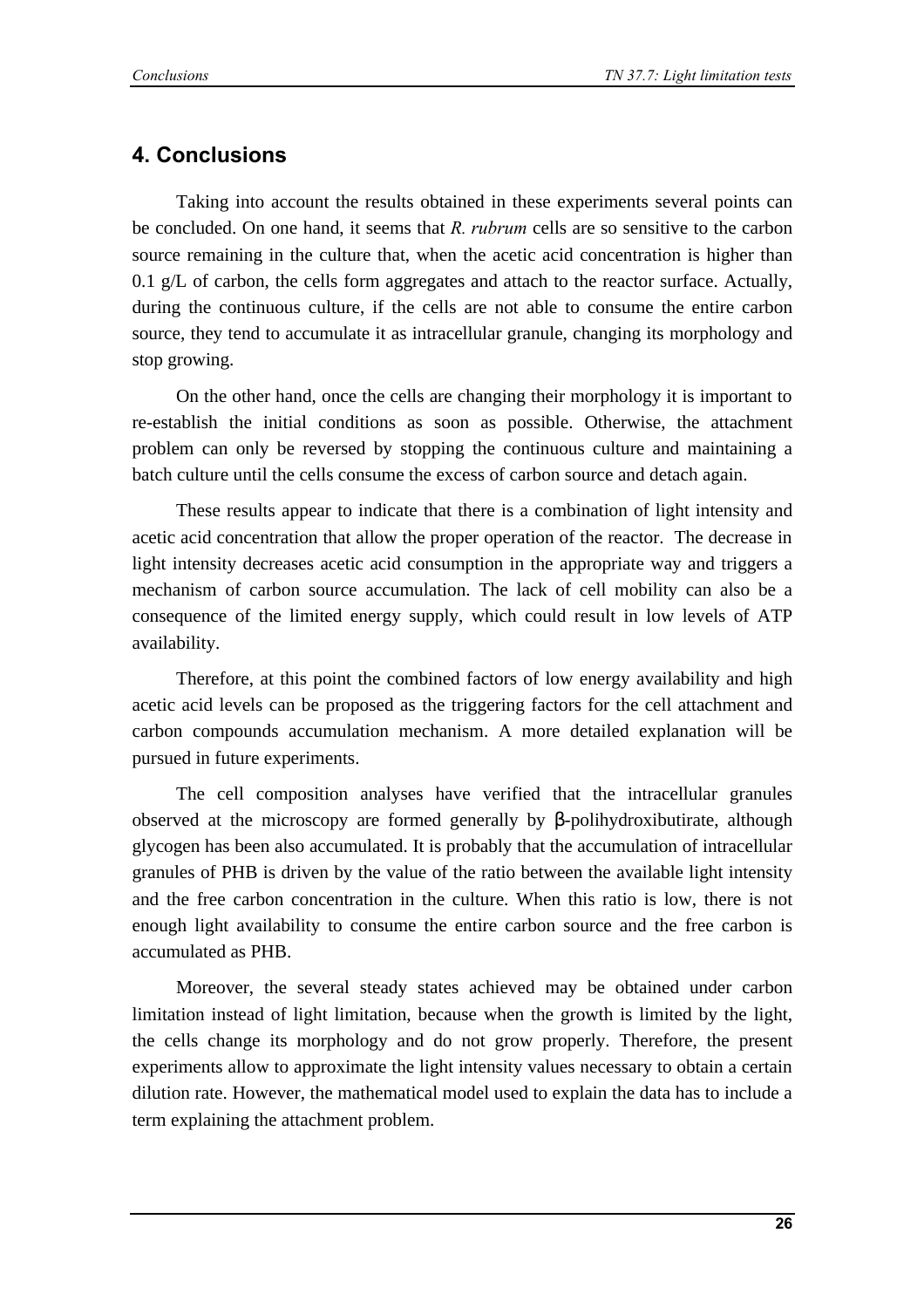In next experiments, it would be studied whether this behaviour only happens when the acetic acid is used or also occurs when others carbon sources are being consumed.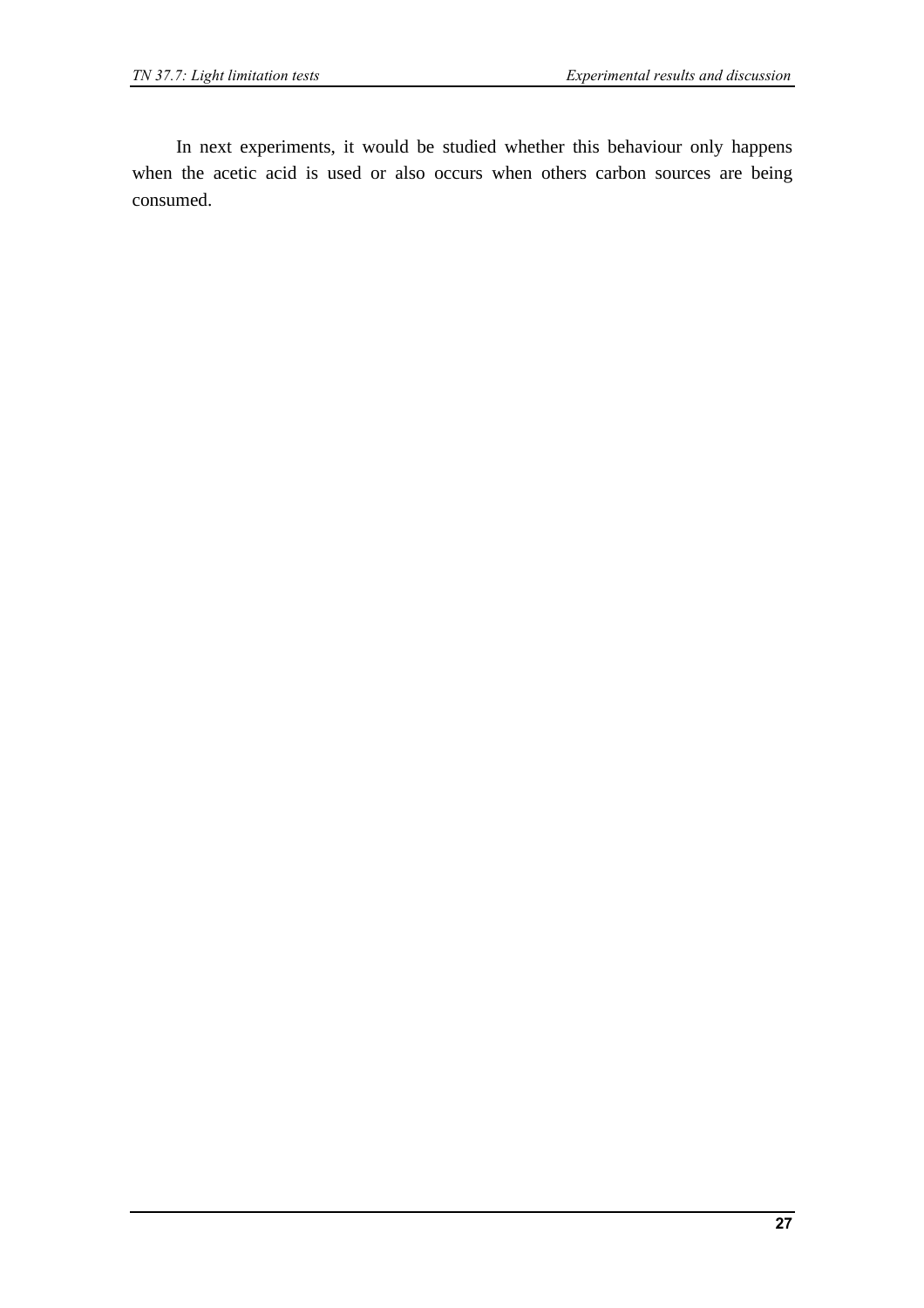### **5. References**

**Albiol J.** (1994) Study of the MELISSA photoheterotrophic compartment. Kinetics and effects of C limitation. ESA/YCL/2148.JAS.ESA-EWP-1808.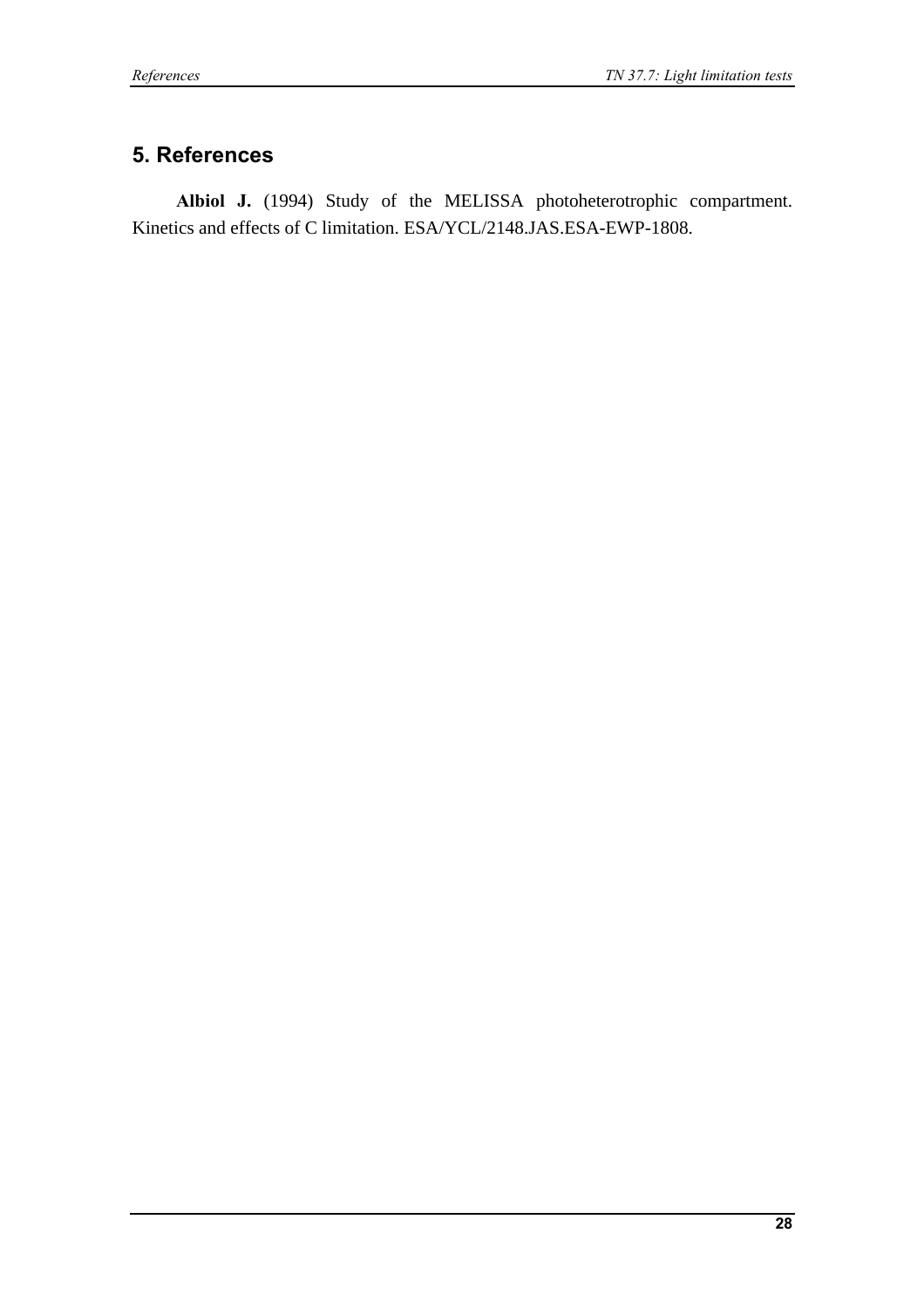# **6. Appendixes**

Appendix 1: Culture medium composition

| Component                                 | g/L medium                     |
|-------------------------------------------|--------------------------------|
| CH <sub>3</sub> COOH                      | 2.500                          |
| EDTA-Na $\cdot$ 2 H <sub>2</sub> O        | 0.100                          |
| $MnCl_2 \cdot 2 H_2O$                     | 0.008                          |
| $FeSO4$ $\cdot$ 7 H <sub>2</sub> O        | 0.033                          |
| $KH_2PO_4$                                | 0.400                          |
| NaHCO <sub>3</sub>                        | 0.250                          |
| $MgSO_4$ 7 H <sub>2</sub> O               | 1.200                          |
| $CaCl2$ 2 H <sub>2</sub> O                | 0.091                          |
| $(NH_4)_2SO_4$                            | 2.728                          |
| CuSO <sub>4</sub> ·5 H <sub>2</sub> O     | $4.0 \cdot 10^{-6}$            |
| Na <sub>2</sub> HPO <sub>4</sub>          | 0.489                          |
| ZnSO <sub>4</sub> . 7 $H_2O$              | $4.3 \cdot \overline{10^{-6}}$ |
| $(NH_4)_6Mo_7O_{27}$ · 4 H <sub>2</sub> O | 0.177                          |
| $K_2SO_4$                                 | 0.550                          |
| Trace elements solution                   | $1.00$ mL/L medium             |
| <b>Biotin solution</b>                    | $1.00$ mL/L medium             |
| A5 solution                               | $1.00 \text{ mL/L}$ medium     |
| <b>B6</b> solution                        | $1.00 \text{ mL/L}$ medium     |

| <b>Dissolutions</b>                          |       |
|----------------------------------------------|-------|
| $A5$ (g/L solution)                          |       |
| $H_3BO_3$                                    | 2.860 |
| $MnCl_2 \cdot 4 H_2O$                        | 1.810 |
| ZnSO <sub>4</sub> $\cdot$ 7 H <sub>2</sub> O | 0.222 |
| CuSO <sub>4</sub> $\cdot$ 5 H <sub>2</sub> O | 0.079 |
| MoO <sub>3</sub>                             | 0.015 |
| $B6$ (g/L solution)                          |       |
| NH <sub>4</sub> VO <sub>3</sub>              | 0.023 |
| $KCr(SO_4)_2$ · 12 H <sub>2</sub> O          | 0.096 |
| $NiSO4 \cdot 7 H2O$                          | 0.048 |
| $(NO3)2Co· 6 H2O$                            | 0.049 |
| $Na2WO4$ $\cdot$ 2 H <sub>2</sub> O          | 0.018 |
| $Ti(SO4)2 + TiOSO4$                          | 0.048 |
| Trace elements (g/L solution)                |       |
| NiSO <sub>4</sub> · 6 H <sub>2</sub> O       | 0.500 |
| $MnCl_2 \cdot 4 H_2O$                        | 0.500 |
| FeSO <sub>4</sub> . $7 H2O$                  | 0.500 |
| ZnSO <sub>4</sub> . 7 H <sub>2</sub> O       | 0.100 |
| $CoCl2$ 2 H <sub>2</sub> O                   | 0.050 |
| CuSO <sub>4</sub> $\cdot$ 5 H <sub>2</sub> O | 0.005 |
| $H_3BO_3$                                    | 0.100 |
| $Na2MoO4$ 2 H <sub>2</sub> O                 | 0.050 |
| Biotin solution (g/L solution)               |       |
| <b>Biotin</b>                                | 0.015 |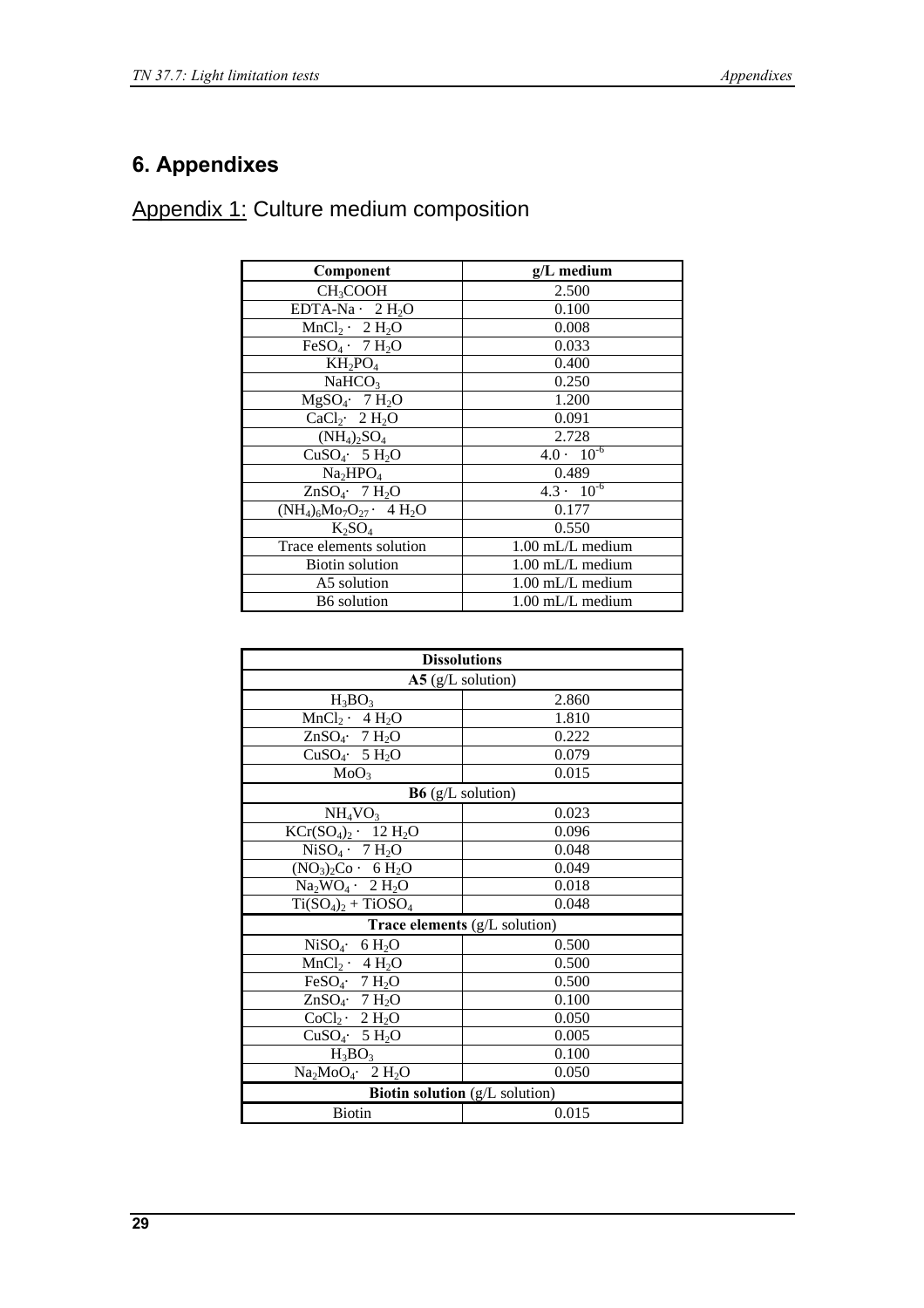### Appendix 2: Acetic acid determination

The range of concentrations that can be determined is 0.001-1.000 g/L. For the analysis, 50 μL of sample are used. Samples have to be analyzed three times.

#### **Instrumentation**

- − Liquid chromatograph Waters LC Module I Plus
- Ultraviolet detector at 210 nm
- − Integration software Millenium 2.0

#### **Mobile phase**

Sulphuric acid (0.015 M) prepared with Milli-Q water (resistance 18.2  $\Omega$ ), adjusted at pH=3.00 with diluted acetic acid and filtered through a 0.45 μm membrane.

#### **Analysis physical conditions**

- − Column: ionic exchange Aminex HPX-87H from Bio Rad
- − Flow rate: 0.6 mL/min, isocratic
- − Injection volume: 20 μL
- − Analysis time: approximately 30 minutes
- − Temperature: 25 ºC

#### **Sample preparation:**

- − Centrifuge (12000 g, 10 min, 8 ºC)
- − Filter (0.22 μm membrane)

#### **Calibration**

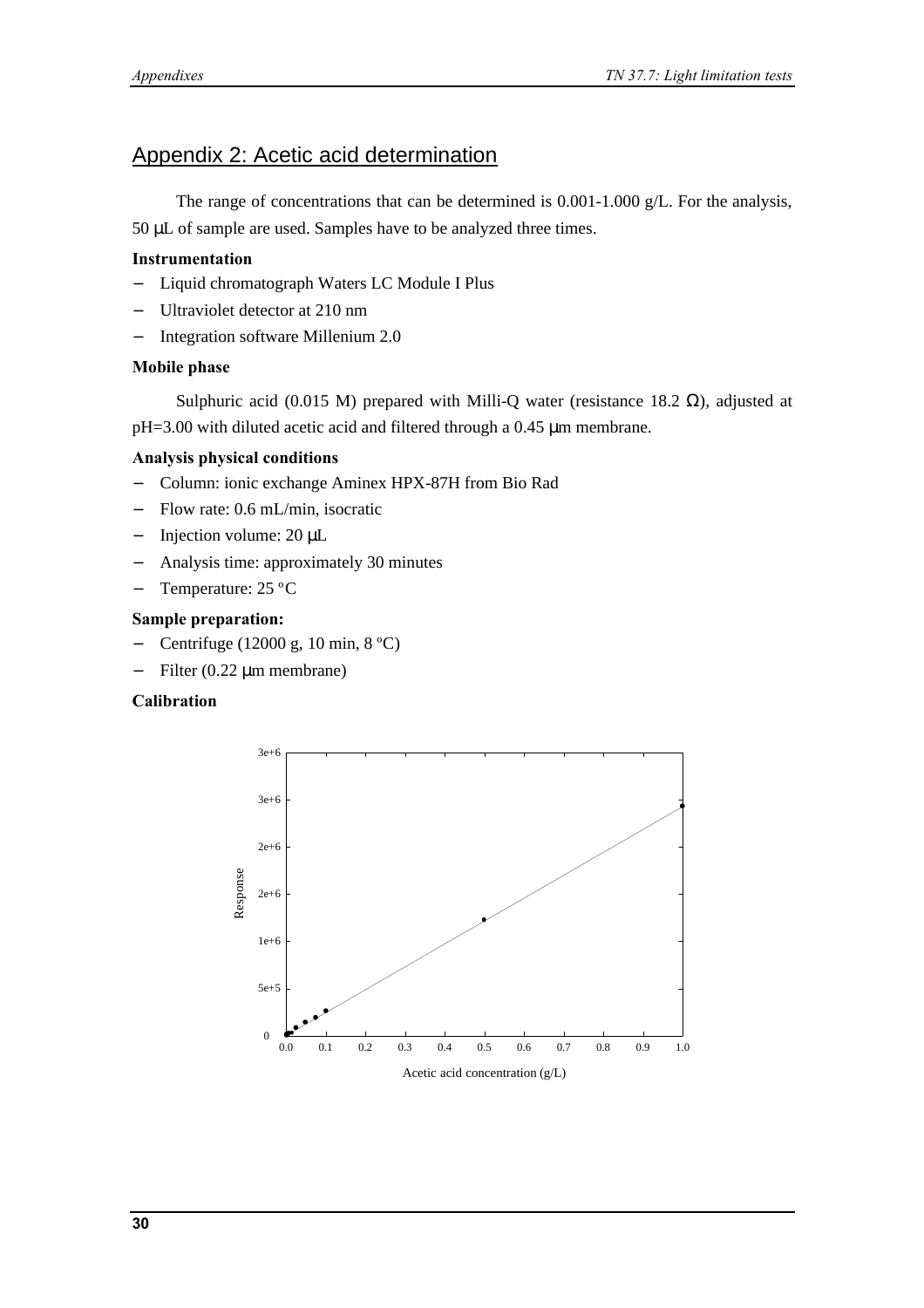### Appendix 3: Total carbohydrates determination

#### **1.- Reactants:**

- 1.- Concentrated sulphuric acid (96-97%).
- 2. -Phenol 5% (w/v)
- 3.- Glucose

#### **2.- Sample treatment:**

- Centrifuge 10 mL of culture suspension. Discard supernatant.
- Wash with DW (distilled water).
- Centrifuge in the same conditions. Discard the supernatant.
- Dissolve in DW.
- (Alternatively dissolve a sample of freeze dried biomass in DW).

#### **3.- Analysis**

-Add to 1 mL sample

1 mL Phenol and mix carefully

5 mL of sulphuric acid. Mix carefully.

- Wait 10 min.
- Cool the tubes (15 min. in water 25 °C).
- Read absorbance of the sample and the Blanc at 488 nm, against DW.

#### **4.-Results**

-Prepare a calibration curve using glucose samples (0-100 mg/L).

Straight line fitted: Glucose conc.  $(mg/L) = -3.30 + 103.57 \cdot \text{Abs} (488 \text{ nm}) \text{ r}^2 = 0.99$ 

- Use the standard curve to calculate the concentration of the 1 mL sample by interpolation of the absolute absorbance.

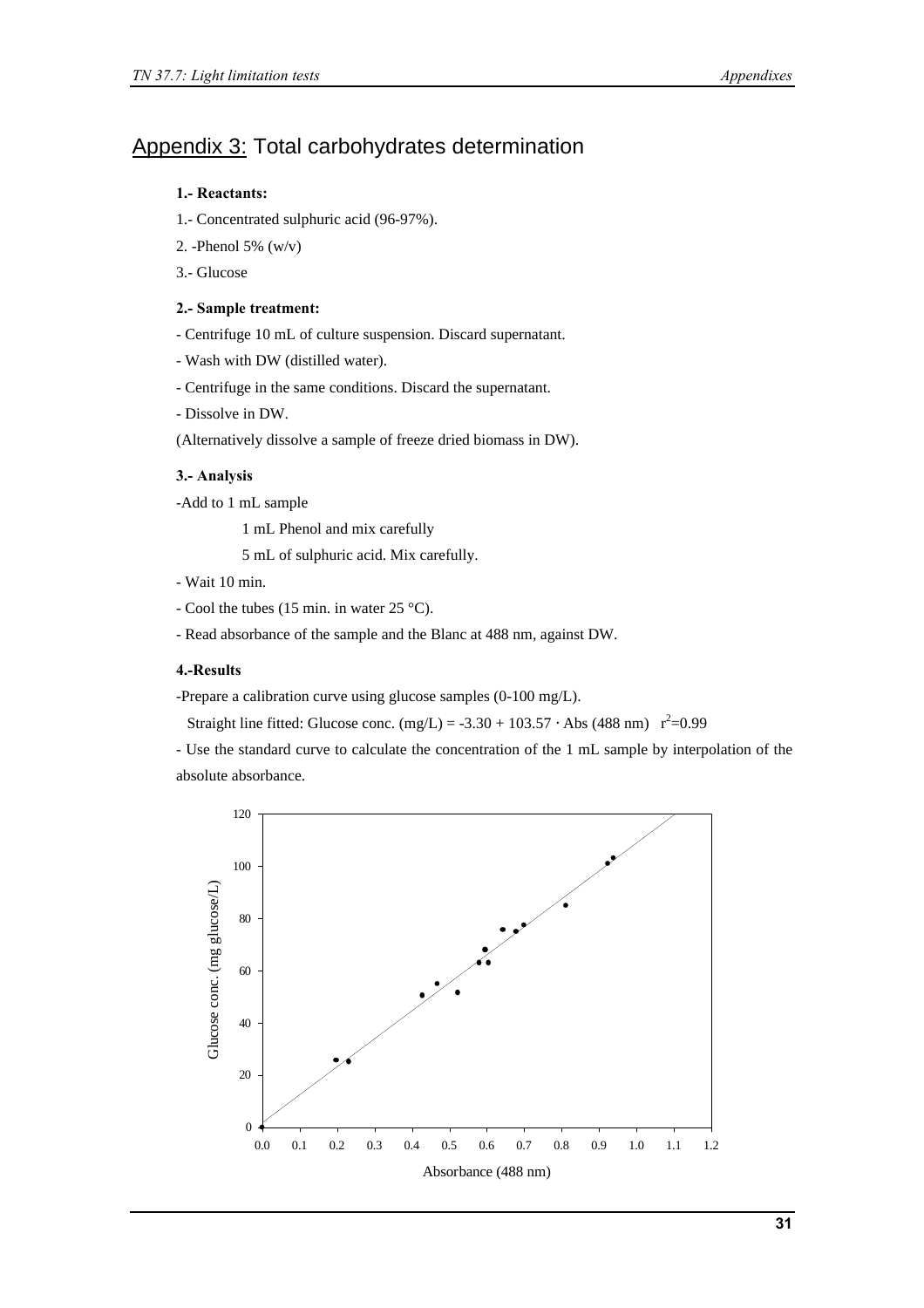### Appendix 4: Protein determination (Lowry modified method)

#### **1.- Reactants:**

- 1.- Reagent A. 20 g of  $\text{Na}_2\text{CO}_3$  dissolved in 1000 mL of distilled water (DW).
- 2.- Reagent B. 0.5 g CuSO<sub>4</sub>· 5H<sub>2</sub>O and 1 g of Na-K tartrate dissolved in 100 mL of DW.
- 3.- Reagent C. 50 mL of reagent A + 1 mL of reagent B. This reagent cannot be conserved.
- 4.- Reagent D. Foling-Ciocalteus reagent, diluted 1:2 (v/v) in DW.
- 5.- Albumin stock solutions in the range 400-40 μg prot./mL
- 6.- Freeze dried biomass solutions. 0.0025 g biomass/5 mL DW.

#### **2.- Prodecure:**

1.- Prepare the following stock solutions of albumin:

| $400 \mu g/mL$ | $0.04$ g in 100 mL of DW                   |
|----------------|--------------------------------------------|
| $320 \mu g/mL$ | 20 mL solution 400 µg/mL in 25 mL          |
| $200 \mu g/mL$ | 10 mL solution 400 μg/mL in 20 mL          |
| $160 \mu g/mL$ | 10 mL solution 400 μg/mL in 25 mL          |
| $100 \mu g/mL$ | 5 mL solution $400 \mu g/mL$ in $20 \mu L$ |
| $80 \mu g/mL$  | 5 mL solution 400 µg/mL in 25 mL           |
| $40 \mu g/mL$  | 2 mL solution 400 µg/mL in 20 mL           |

2.- Prepare the biomass solutions.

3.- Take (three times) 0.5 mL of each stock solution, 0.5 mL of each biomass solution and 0.5 mL of DW.

- 4.- Add up 0.5 mL of NaOH 1 M to every sample.
- 5.- Boil at 100 ºC for 10 minutes each sample. Cool in a water bath.

6.- Add 5 mL of reagent C to each sample. Shake and wait 10 minutes.

7.- Add 0.5 mL of reagent D to each sample. Mix. Repose in the dark for 30 minutes. Measure the absorbance at 750 nm.

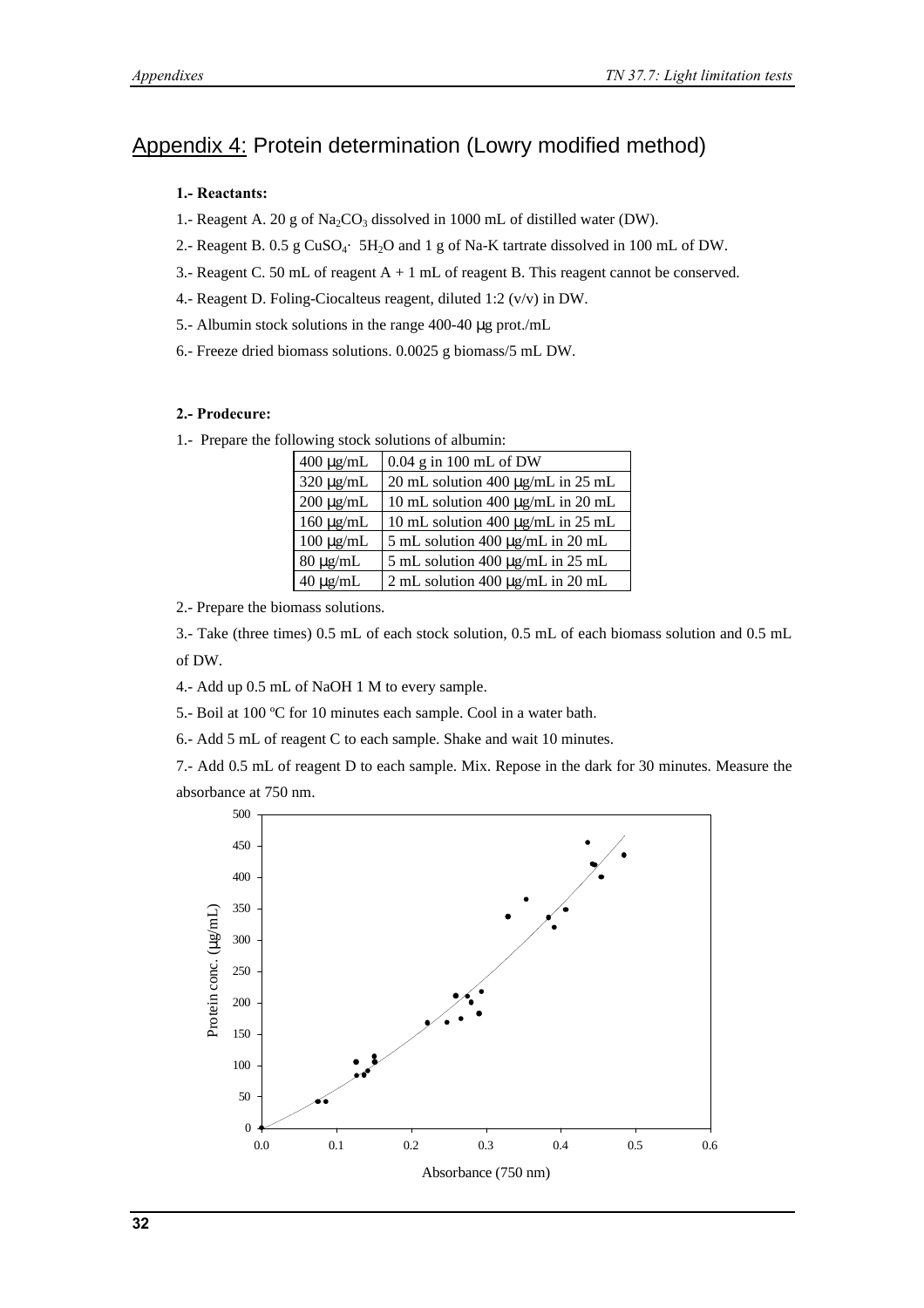### Appendix 5: Lipids determination

The lipid determination has been carried out by gas chromatography with a FID and a mass spectrometer as a detector.

### Appendix 6: DNA determination

#### **1.- Reactants:**

- 1.- Reagent A. 15 g diphenylamine + 15 mL conc.  $H_2SO_4 + 1$  L CH<sub>3</sub>COOH
- 2.- Reagent B.  $2 L$  HCLO<sub>4</sub> 0.2 N
- 3.- Reagent C. 1 L HCLO<sub>4</sub> 0.5 N
- 4.- Reagent D. 1 L chloroform + 500 mL methanol
- 5.- Reagent E. NaOH 5 mM

#### **2.- Prodecure:**

1.- Add to 25 g of biomass sample 10 mL of reagent B. Keep 15 min. at 4 ºC. Centrifuge 5 min. at 6000 rpm. Discard de supernatant.

2.- Repeat step num. 1.

3.- Add to the pellet 10 mL of reagent D. Wait for 5 min. and centrifuge 5 min. at 6000 rpm. Discard de supernatant.

4.- Repeat step num. 3.

5.- Add to the pellet 5 mL of reagent C. Keep at 70 ºC during 45 min. Centrifuge.

6.- Take three samples of the supernatant (0.5 mL, 1 mL, and 1.5 mL) and prepare 5 samples of the stock solution of DNA Na salt  $(0.1 \text{ g}, 0.2 \text{ g}, 0.3 \text{ g}, 0.4 \text{ g}, \text{and } 0.5 \text{ g})$ . Add to all of the samples reagent C until 2 mL. Add 4 mL of reagent D and keep at 30 ºC during 16-24 h.

7.- Measure the absorbance at 600 nm.

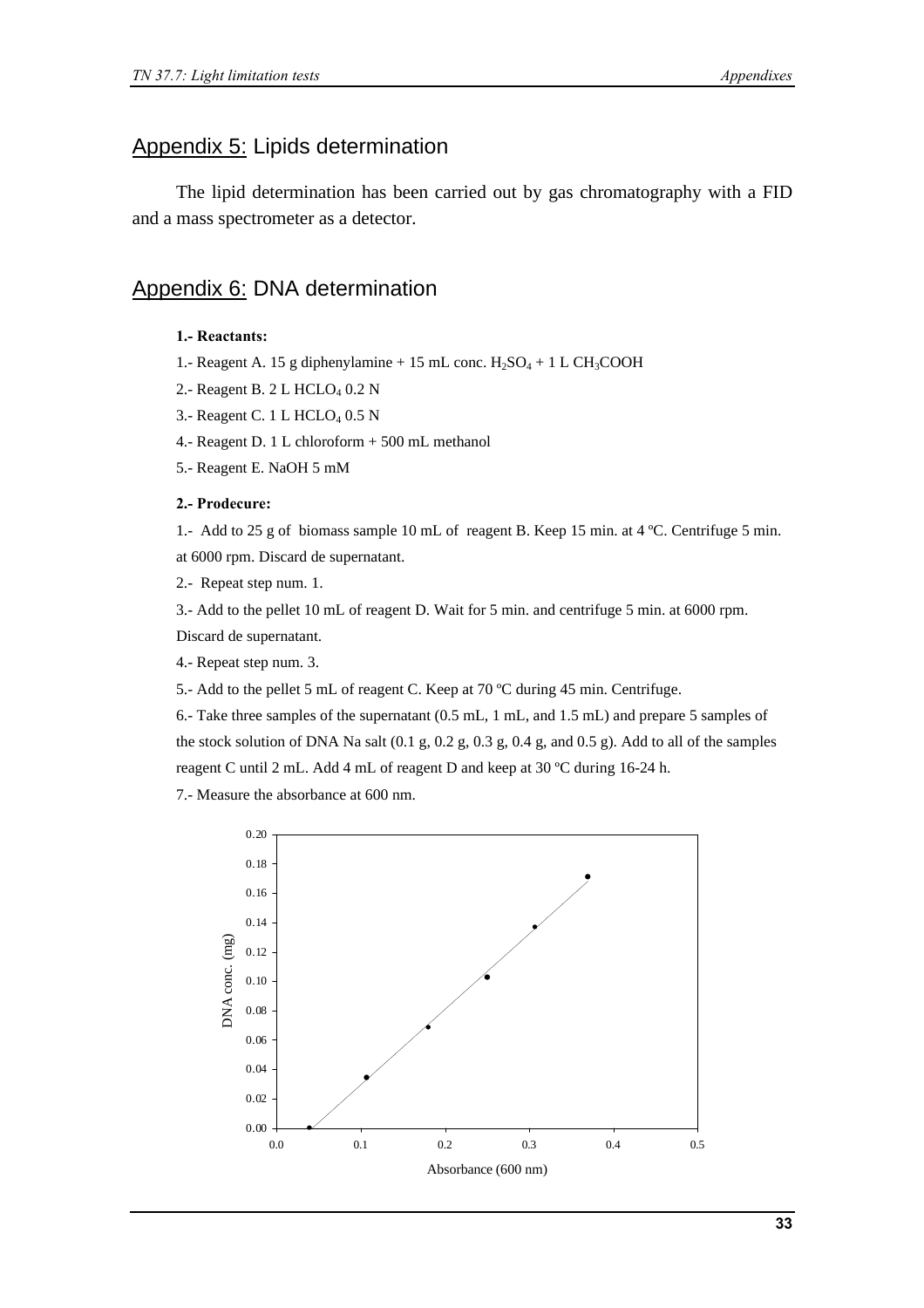### Appendix 7: RNA determination

#### **1.- Reactants:**

- 1.- Reagent A.  $HCLO<sub>4</sub> 0.2 N$
- 2.- Reagent B. Dissolve 2.5 g orcinol in 5 mL ethanol 95%
- 3.- Reagent C. Standard RNA. Concentration: 100 mg/mL (store at 4 ºC)
- 4.- Reagent D. 0.3 g of CuCl<sub>2</sub>·  $2H_2O/200$  mL of conc. HCl (prepared the same day of the analysis)
- 5.- Reagent E. 2 mL reagent A and 100 mL of reagent C
- 6.- Reagent F. KOH 0.3 N
- 7.- Reagent G. 1 L chloroform + 500 mL methanol

#### **2.- Prodecure:**

1.- Add to 25 g of biomass sample 10 mL of reagent A. Keep 15 min. at 4 ºC. Centrifuge 5 min.

at 6000 rpm. Discard de supernatant.

2.- Repeat step num. 1.

3.- Add to the pellet 10 mL of reagent G. Wait for 5 min. and centrifuge 5 min. at 6000 rpm.

Discard de supernatant.

4.- Repeat step num. 3.

5.- Add to the pellet 2 mL of reagent F. Keep at 30 ºC during 18-24 h.

6.- Cool down and add conc.  $HCIO<sub>4</sub>$  to reach  $pH=1$ 

7.- Centrifuge at 6000 rpm for 6 min. Do not discard the supernatant.

8.- Wash the pellet with 1 mL of reagent A. Centrifuge at 6000 rpm for 6 min. Do not discard the supernatant.

9.- Mix both supernatants and take three samples (0.1 mL, 0.2 mL, and 0.3 mL). Take six samples of standard RNA solution (2 mg standard RNA in 20 ml chloroform) - 0.2mL, 0.4 mL, 0.8 mL, 1 mL, 1.5 mL, and 2 mL -. Add H<sub>2</sub>O until 2 mL and 2 mL reagent G.

10 Keep during 35 min. at 100 ºC. Cool down with water and measure the absorbance at 665 nm.

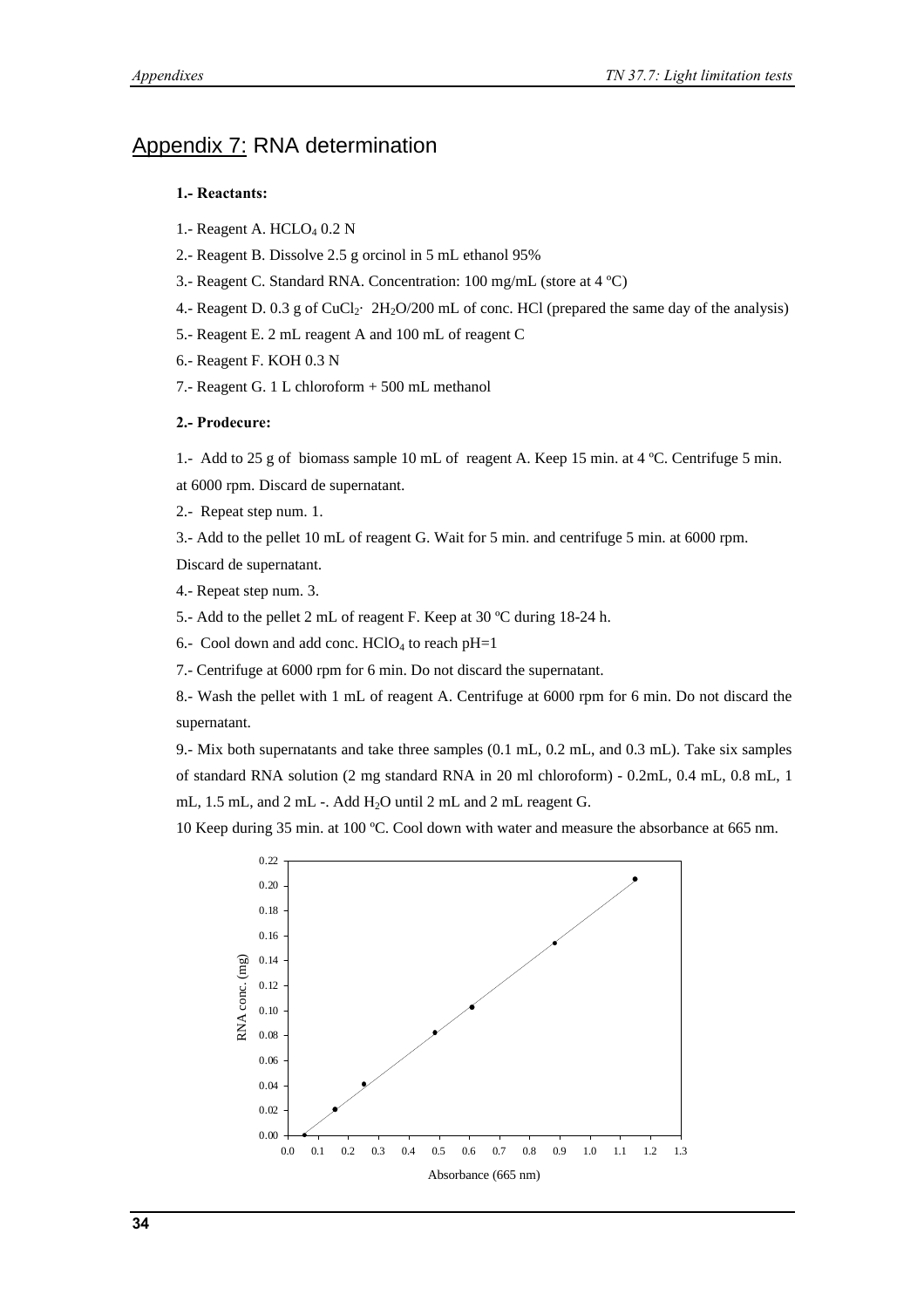### Appendix 8: PHB determination

#### **Prodecure:**

- 1.- Add to 10-15 mg of biomass sample 1 mL NaClO (10-14 % Cl)
- 2.- Keep at 37 ºC for 1 hour.
- 3.- Add 4 mL of Milli Q Water. Mix up and centrifuge for 10 min at 12000 rpm.
- 4.- Discard de supernatant and wash the pellet with 5 mL of acetone.
- 5.- Mix up and centrifuge for 10 min at 12000 rpm.
- 4.- Discard de supernatant and wash the pellet with 5 mL of absolute ethanol.
- 6.- Mix up and centrifuge for 10 min at 12000 rpm.
- 7.- Discard de supernatant and add to the pellet 3 mL of chloroform.
- 8.- Keep in a boiling water bath for 1-2 min. Cool down.
- 9.- Centrifuge for 10 min at 12000 rpm.
- 10.- Put the supernatant away and repeat the extraction with chloroform twice.
- 11.- Add chloroform to the supernatant to obtain a total volume equal to 10 mL.
- 12.- Take 1 mL, 3 mL, and 5 mL of biomass samples with chloroform.
- 13.- Evaporate the chloroform in a boiling water bath.
- 14.- Add 10 mL of conc.  $H_2SO_4$  and incubate covered for 10 min. in a boiling water bath.
- 15.- Cool down and measure the absorbance at 235 nm.